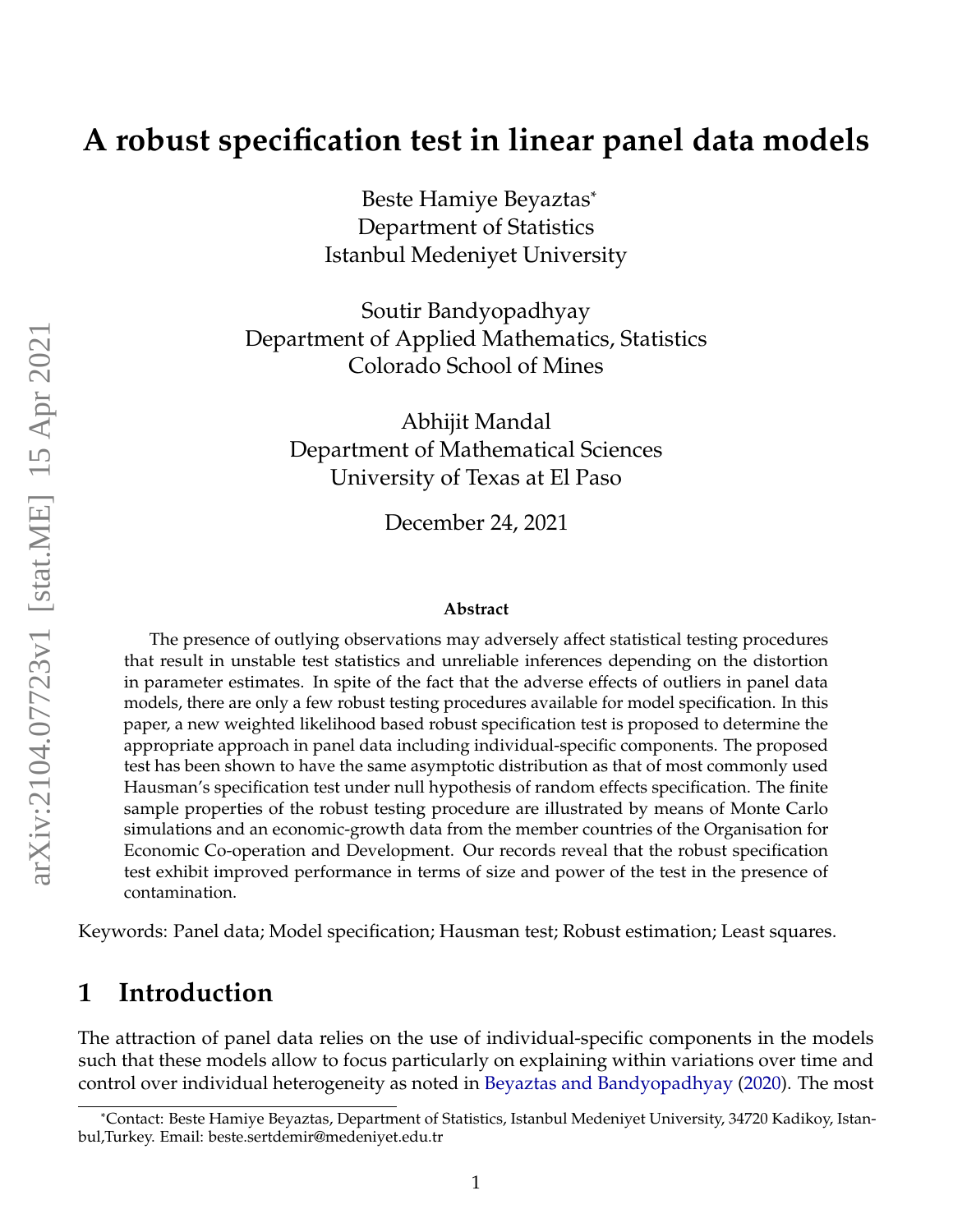commonly used statistical approaches that include individual-specific components are the fixed effects and random effects models (also called error component models, cf. Bălă and Prada [\(2018\)](#page-19-1) and [Zhang](#page-20-0) [\(2010\)](#page-20-0)). The individual-specific heterogeneity is explained by the differences in the error variance components in random effects model while this heterogeneity is assumed to be fixed and reflected using time-invariant intercept terms in the fixed effects model. As pointed out by [Mundlak](#page-20-1) [\(1978\)](#page-20-1), the major difference between the fixed effects and random effects specifications is that a limited form of endogeneity may occur in fixed effects model, namely, the individual-specific effects are permitted to be correlated with the regressors whereas such correlation is not allowed to be in random effects model (cf. [Cameron and Trivedi](#page-19-2) [\(2009\)](#page-19-2)).

The inclusion of the individual-specific components in panel data regression models requires a critical decision on how to treat individual- specific effects relying on an assumption on whether or not regressors are correlated with the unobserved effects. As noted in [Baltagi](#page-19-3) [\(2005\)](#page-19-3), this assumption is important when the individual-specific effects are included in the error component models as a part of the disturbance since those effects may be unobservable and correlated with the columns of explanatory variables. In this case, the strict exogeneity assumption pertaining to random effects model is violated. This results in obtaining biased and inconsistent estimates of the parameters when the least squares (OLS) and generalized least squares (GLS) methods are used (cf. [Hausman and Taylor](#page-19-4) [\(1981\)](#page-19-4)). To overcome this issue, one way is to use fixed effects transformation for the mean centered data by eliminating the individual-specific effects. At this stage, the fixed effects estimator yields unbiased and consistent estimates of the regression parameters in fixed effects models. However, using this transformation has two shortcomings: (*i*) it wipes out all time-invariant variables, thus, the fixed-effects estimator is incapable of estimating the coefficients corresponding to these variables, (*ii*) under some conditions, the fixed effects estimator may be inefficient since it only exploits the variation within each cross sectional unit (cf. [Hausman](#page-19-4) [and Taylor](#page-19-4) [\(1981\)](#page-19-4)). If the accuracy and precision of some well-known panel data estimators are investigated for random effects specification, the GLS method provides a prominent estimator with more efficient estimates and high explanatory power of the model compared to the fixed effects method although both estimators are consistent. As a consequence, all indicate that any failure to account for those individual-specific effects may lead us to unreliable results with poorly fitted models, using biased and/or inefficient estimates of the parameters when making statistical inferences in linear panel data regression models. Thus, the panel specification testing has become an important issue in typical fields of applied economics and econometrics such as growth models, international trade, purchasing power parity tests, environmental economics when choosing an appropriate approach between fixed effects and random effects specifications (cf. [Herwartz and](#page-20-2) [Neumann](#page-20-2) [\(2007\)](#page-20-2)).

A core task in panel specification testing is to check the assumption against correlation between individual-specific effects and the explanatory variables when determining the appropriate approach between two principle approaches, i.e., fixed effects and random effects estimators (also called *within* and *GLS estimators*, respectively). Therefore, it is crucial to have a method in testing this assumption (cf. [Wooldridge](#page-20-3) [\(2002\)](#page-20-3)). In static linear panel data models, a testing procedure based on the difference between the random effects and fixed effects estimates has been proposed by [Hausman](#page-19-5) [\(1978\)](#page-19-5) for the orthogonality assumption of the individual effects and explanatory variables.

The Hausman's specification test has become a prominent procedure for the purposes of model selection and the evaluation of parameter estimates, depending on the trade-off between accuracy and precision of fixed effects and random effects estimators, especially in most applications of economics and econometrics since the 1980s (see [Jirata et al.](#page-20-4) [\(2016\)](#page-20-4)). A similar test with the Hausman's specification test, using limited information technique, has been proposed by [Spencer and](#page-20-5)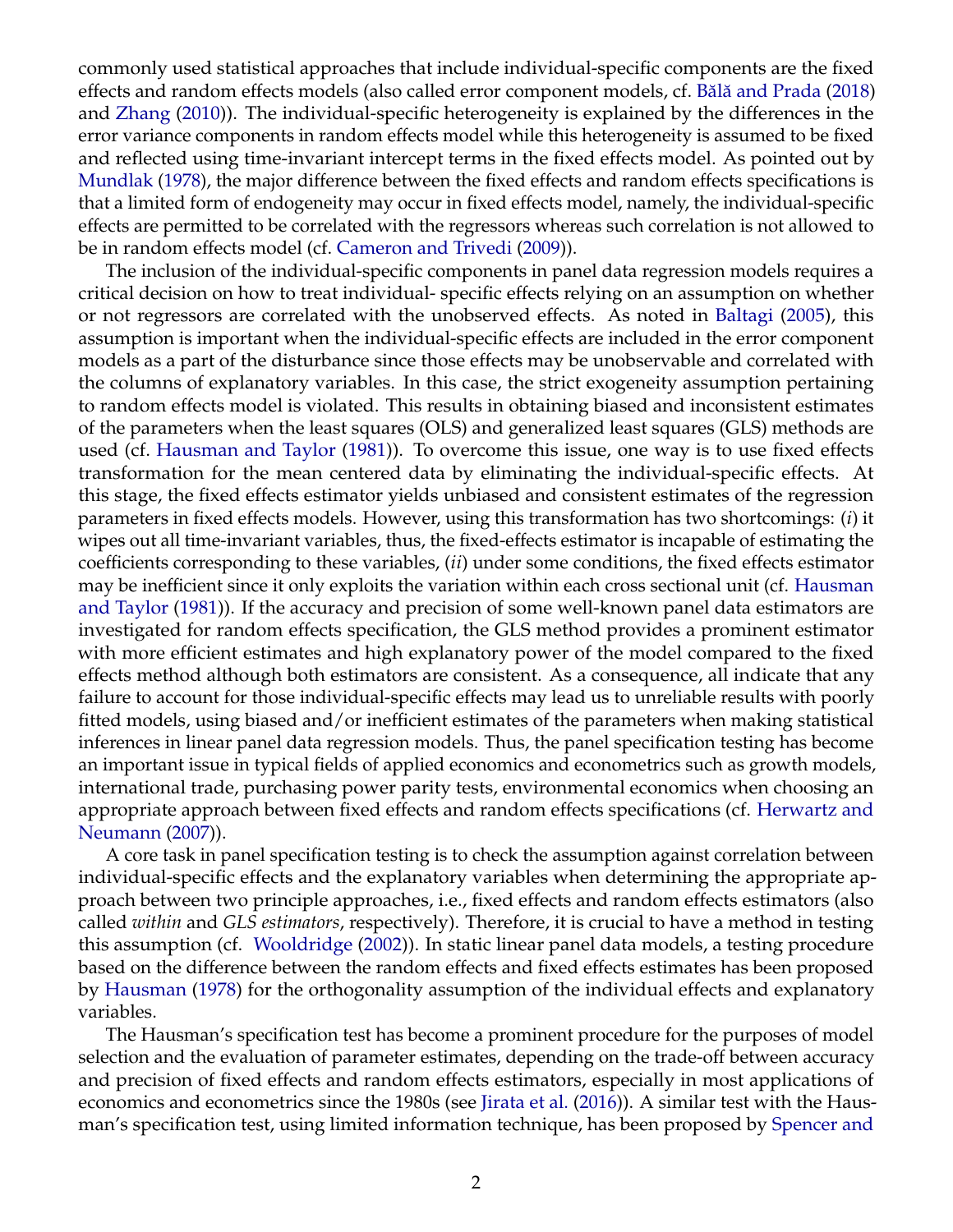[Berk](#page-20-5) [\(1981\)](#page-20-5) for testing the misspecification in a single equation of a simultaneous system equation. Additionally, alternative expressions yielding numerically identical results with the Hausman test have been developed by [Hausman and Taylor](#page-19-4) [\(1981\)](#page-19-4) based on the following paired differences: (*i*) within and between estimators, (*ii*) random effects and between estimators. Indeed, the numerical identicality of Hausman's test and [Hausman and Taylor](#page-19-4) [\(1981\)](#page-19-4)'s tests can be demonstrated by the well-known results of [Maddala](#page-20-6) [\(1971\)](#page-20-6) as noted in [Arellano](#page-19-6) [\(1993\)](#page-19-6). Following this study, some extended methods using those expressions have been developed by [Metcalf](#page-20-7) [\(1996\)](#page-20-7) and [Frondel](#page-19-7) [and Vance](#page-19-7) [\(2010\)](#page-19-7) for the purposes of constructing novel specification testing. [Metcalf](#page-20-7) [\(1996\)](#page-20-7) proposes an extension of the specification test suggested by [Hausman and Taylor](#page-19-4) [\(1981\)](#page-19-4) by utilizing the different sets of instrumental variables depending on the sample size in the context of panel data models including endogeneity. A variant of Hausman specification test, which allows to investigate for the equality of all coefficients in considered two models and that of individual variables, has been developed by [Frondel and Vance](#page-19-7) [\(2010\)](#page-19-7) using numerically identical procedure of [Hausman and Taylor](#page-19-4) [\(1981\)](#page-19-4). Several procedures have been proposed considering the robustness against departures from the assumptions on the errors; see, for instance, [Arellano](#page-19-6) [\(1993\)](#page-19-6), [Ahn](#page-19-8) [and Low](#page-19-8) [\(1996\)](#page-19-8) and [Chen et al.](#page-19-9) [\(2018\)](#page-19-9). An alternative variable addition test to the Hausman's test, as a Wald test in an extended regression model, has been suggested by [Arellano](#page-19-6) [\(1993\)](#page-19-6) by using robust variance-covariance matrix of [White](#page-20-8) [\(1984\)](#page-20-8), and the proposed test statistics are robust to the presence of heteroskedasticity and serial correlation. [Ahn and Low](#page-19-8) [\(1996\)](#page-19-8) have derived a reformulation of the Hausman test based on a Generalized Method of Moment (GMM) approach and they propose an alternative GMM statistic, which is equal to the Wald test developed by [Arellano](#page-19-6) [\(1993\)](#page-19-6), by including the extended set of moment restrictions. The authors show that their proposed test has similar performance with the Hausman's test in determining the endogenous regressors but it exhibits improved performance with better power compared to the Hausman's test when detecting nonstationary coefficients. Also, two Hausman type test statistics, which are robust against the correlation between the covariates and the effects and based on the comparison of the variance estimators of idiosyncratic error at different robust levels, have been established by [Chen et al.](#page-19-9) [\(2018\)](#page-19-9) in the presence of individual and time effects for the panel data regression models.

Recently, some bootstrap approaches have been proposed in the context of specification testing in panel data. A bootstrap method which utilizes a feature of wild bootstrap to deal with heteroskedasticity of disturbances and inhomogeneity of serial correlation has been proposed by [Herwartz and Neumann](#page-20-2) [\(2007\)](#page-20-2) in generating the critical values for Hausman statistic when testing the null hypothesis of Hausman's test. Also, [Bole and Rebec](#page-19-10) [\(2013\)](#page-19-10) propose to use bootstrap method to improve the performance of Hausman testing in static panel data models and they demonstrate that the asymptotic convergence of both Hausman test statistic and its bootstrapped version using Edgeworth expansion. Moreover, a robust regression based Hausman specification test for unbalanced panel data with the inclusion of endogenous regressors has been built by [Joshi](#page-20-9) [and Wooldridge](#page-20-9) [\(2017\)](#page-20-9) using the comparison between random effects two stage least squares (RE2SLS) and fixed effects two stage least squares (FE2SLS) estimators.

Most of the attention has been paid to robust estimation although the researches on the robustness of testing procedures dates back to 1931 as noted in [Agostinelli and Markatou](#page-19-11) [\(2001\)](#page-19-11). However, the advantages of using robust test procedure are two-fold: (a) level of the test remains stable due to any departures from the null hypothesis (*robustness of validity*) and (b) power of the test maintains to be good against the departures from the alternative hypothesis ( *robustness of efficiency*) as pointed out by [Agostinelli and Markatou](#page-19-11) [\(2001\)](#page-19-11). To the best of our knowledge, the literature considering the robustness of specification tests especially in the presence of outliers remains quite limited within the framework of static linear panel data models.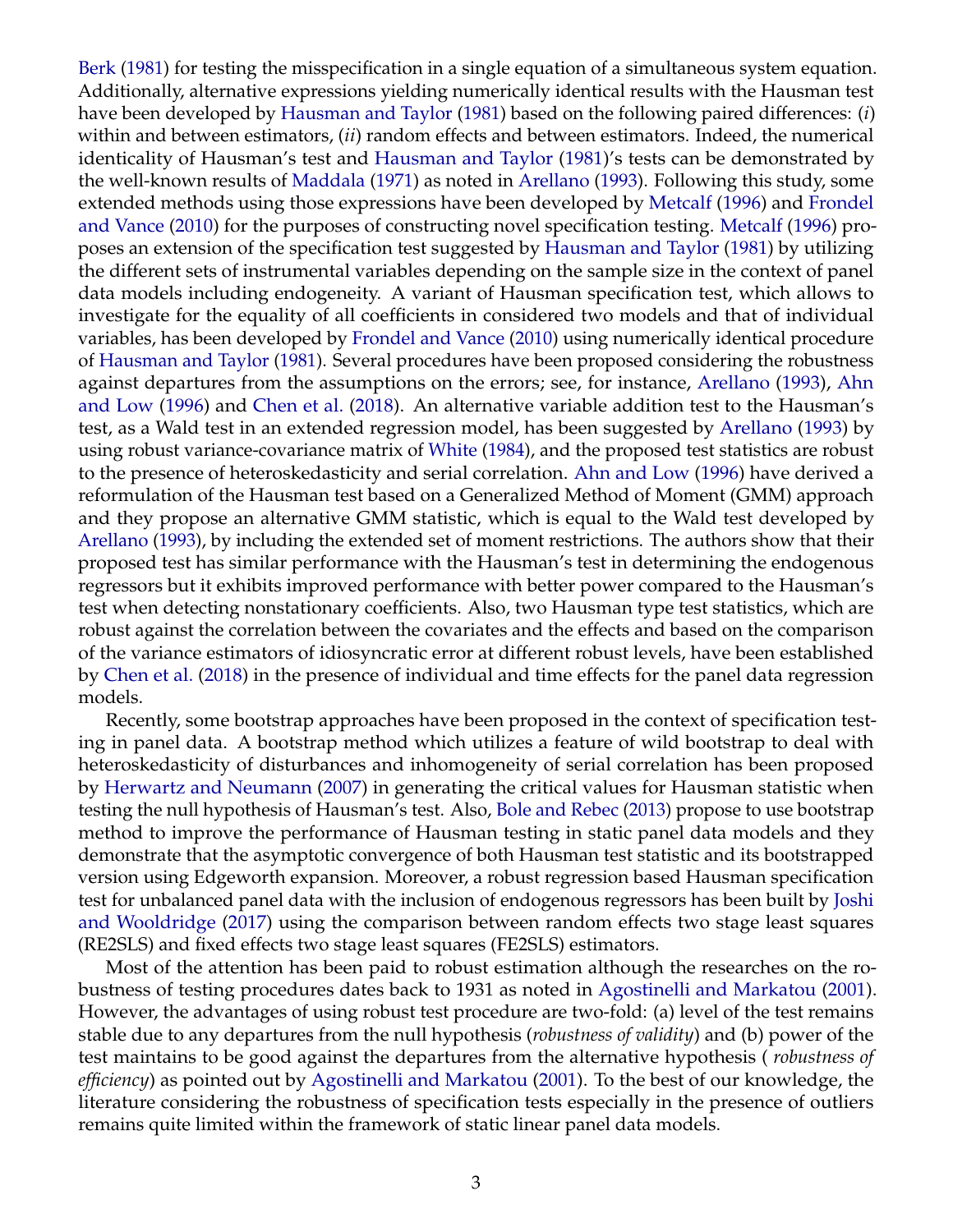This paper aims to study the effects of outliers on the Hausman specification test results in static panel data models. We propose to build a robust version of Hausman specification test using weighted likelihood based fixed effects estimator proposed by [Beyaztas and Bandyopadhyay](#page-19-0) [\(2020\)](#page-19-0) that are robust against the various types of outliers and asymptotically consistent with the corresponding least squares based estimator. It is shown that the new specification test based on the distance between conventional random effects and weighted fixed effects estimators of [Beyaztas and Bandyopadhyay](#page-19-0) [\(2020\)](#page-19-0) is asymptotically equivalent to the Hausman specification test under the null hypothesis. Also, we investigate the size and power of the proposed test in the presence of random and clustered vertical outliers when testing the orthogonality of regressors and individual effects. Monte Carlo experiments demonstrate that the proposed testing procedure yield better power compared to traditional one when the data include outlying observations.

The rest of the paper is organized as follows. Section [2](#page-3-0) presents a detailed information on the linear panel data models, OLS and weighted likelihood based estimation methods. In Section [3,](#page-8-0) we describe our specification testing procedure which uses weighted likelihood based fixed effects estimator, followed by a discussion on large sample properties of the Hausman's specification test and proposed test in Section [4.](#page-9-0) An extensive Monte Carlo simulation is performed to investigate the finite sample properties of the proposed testing procedure, and the results are compared with traditional Hausman test in Section [5.](#page-11-0) To illustrate the applicability of the methodology, we apply our proposed test and traditional one to the economic-growth data obtained from the member countries of the Organisation for Economic Co-operation and Development (OECD) in Section [6.](#page-13-0) Section [7](#page-17-0) concludes the work with some remarks.

#### <span id="page-3-0"></span>**2 Linear Panel Data Models and Estimation**

<span id="page-3-4"></span>A linear panel data regression model is given by

(2.1) 
$$
y_{it} = X_{it}^{\top} \beta + v_{it} \quad i = 1, ..., N; t = 1, ..., T
$$

where the subscript *i* represents an individual observed at time *t*,  $\beta$  is a  $K \times 1$  vector of the regression parameters,  $y_{it}$  and  $X_{it}$ 's denote the dependent variable and the *K*-dimensional vectors of independent variables, respectively and *νit*'s denote the compound error terms. A one-way error component model for the error terms can be written as

<span id="page-3-1"></span>
$$
v_{it} = \alpha_i + \varepsilon_{it}
$$

where *α<sup>i</sup>* 's represent the unobservable individual-specific effects and *εit*'s denote the independent and identically distributed (iid) error terms with  $E\left(\varepsilon_{it}|x_{i1},\ldots,x_{iT},\alpha_i\right)=0$ ,  $E\left(\varepsilon_{it}^2|x_{i1},\ldots,x_{iT},\alpha_i\right)=0$  $\sigma_{\varepsilon}^2$  and *E* ( $\varepsilon_{it}\varepsilon_{is}|x_{i1},\ldots,x_{iT},\alpha_i)=0$  for  $t\neq s$ , respectively. The panel data regression model can be represented in a vector form as follows

<span id="page-3-3"></span>
$$
(2.3) \t\t y = X\beta + v,
$$

<span id="page-3-2"></span>where  $y=(y_1,\ldots,y_N)^\top$  is an  $NT\times 1$  vector obtained by stacking observations  $y_i=(y_{i1},\ldots,y_{iT})^\top$ for individual  $i = 1, \ldots, N$ , *X* is  $NT \times K$ . Also, Equation [2.2](#page-3-1) can be expressed as

$$
(2.4) \t\t\t v = Z_{\alpha} \alpha + \varepsilon,
$$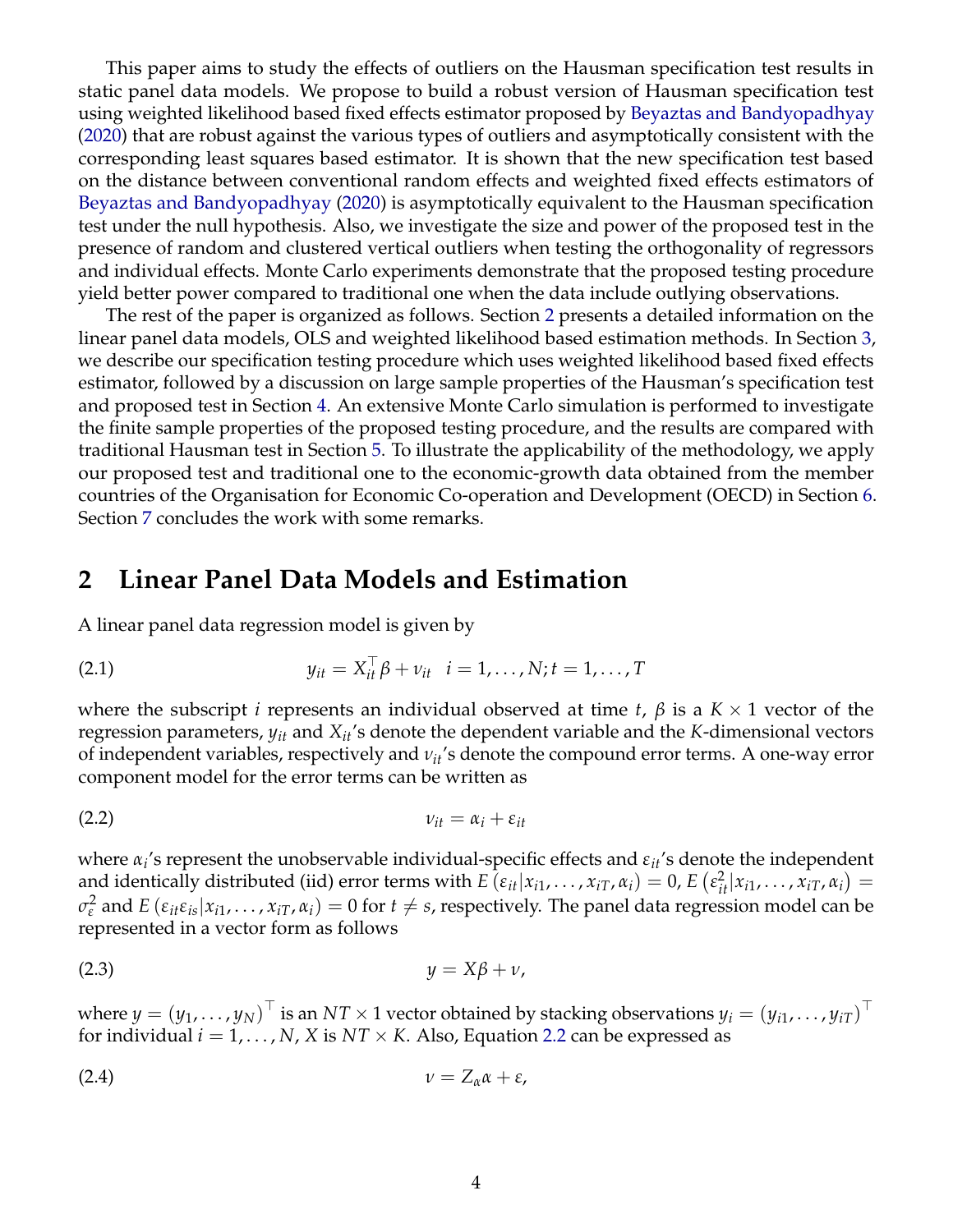where  $\nu^\top=(\nu_1,\ldots,\nu_N)$  obtained by stacking observations  $\nu_i=(\nu_{i1},\ldots,\nu_{iT})^\top$  for  $i=1,\ldots,N$ ,  $Z_{\alpha} = I_N \otimes e_T$  is a  $NT \times N$  matrix of individual dummies with  $I_N$  and  $e_T$  being an identity matrix of dimension *N* and a *T* × 1 vector of ones, respectively and ⊗ denotes the kronecker product. The matrix of individual dummies *Z<sup>α</sup>* may be included for the estimation of *α<sup>i</sup>* 's in fixed effects panel data models.

In fixed-effects models, individual-specific effects *α<sup>i</sup>* 's, belonging to each cross-sectional unit, are assumed to be fixed and included as time-invariant intercept terms. Those time-invariant characteristics of individuals are allowed to be correlated with the explanatory variables by including dummy variables for different intercepts, allowing a limited form of endogeneity in fixed-effects panel data regression models (cf. [Cameron and Trivedi](#page-19-2) [\(2009\)](#page-19-2)).

<span id="page-4-0"></span>The following representation of the model can be obtained by substituting the Equation [2.4](#page-3-2) into the Equation [2.3](#page-3-3) as

$$
(2.5) \t\t y = X\beta + Z_{\alpha}\alpha + \varepsilon,
$$

and the estimates of *β* and *α* are obtained by the OLS method. The least squares dummy variable (LSDV) estimators can be obtained from the model given in Equation [2.5.](#page-4-0) However, since the parameter of interest to estimate is *β*, by multiplying the system by the within-groups operator *Q*, the transformed model is obtained as

$$
Qy = QX\beta + Q\varepsilon,
$$

where  $Q = I_{NT} - P$  denotes a matrix, which results in obtaining the deviations from individual means, and  $P = Z_\alpha \left( Z_\alpha^\top Z_\alpha \right)^{-1} Z_\alpha^\top$ *α* represents a matrix providing the averages of observations over time for each individual. In fact, this turns into a regression model of  $\ddot{y} = Qy$  with the  $y_{it} = y_{it} - \bar{y}_i$  on  $\ddot{X} = QX$  with  $\ddot{X}_{it,k} = X_{it,k} - \bar{X}_{i,k}$  for the kth explanatory variable where  $\bar{y}_i = T^{-1} \sum_{t=1}^T y_{it}$  and  $\bar{X}_{i,k} = T^{-1} \sum_{t=1}^T X_{it,k}$  respectively, denote the time averages of  $y_{it}$  and  $X_{it}$  for the *i*-th cross-sectional unit, so that the individual-specific effects have been eliminated. Then, by employing OLS method on the transformed model, the fixed effects estimator of *β* can be obtained as

$$
\widehat{\beta}_{fe} = \left(\ddot{X}^{\top}\dot{X}\right)^{-1}\ddot{X}^{\top}\ddot{y} = \left(X^{\top}QX\right)^{-1}X^{\top}Qy
$$

with  $var\left(\widehat{\beta}_{fe}\right) = \sigma_{\varepsilon}^2$  $\varphi_\varepsilon^2 \left( X^\top Q X \right)^{-1} = \sigma_\varepsilon^2$  $\left( \ddot{\chi}^\top \ddot{\chi} \right)^{-1}$ . The within-group transformed model for the mean centered data can be expressed in a regression form as follows

$$
\ddot{y}_{it} = \ddot{x}_{it}^{\top} \beta + \ddot{\varepsilon}_{it}
$$

where  $\ddot{y}_{it} = y_{it} - \bar{y}_i$ ,  $\ddot{x}_{it} = x_{it} - \bar{x}_i$  and  $\ddot{\varepsilon}_{it} = \varepsilon_{it} - \bar{\varepsilon}_i$  obtained using the time averages of  $y_{it}$ ,  $x_{it}$  and  $\varepsilon_{it}$  for each-cross sectional unit:  $\bar{y}_i = T^{-1} \sum_{t=1}^T y_{it}$ ,  $\bar{x}_i = T^{-1} \sum_{t=1}^T x_{it}$  and  $\bar{\varepsilon}_i = T^{-1} \sum_{t=1}^T \varepsilon_{it}$ . Then, the fixed effects estimator  $\beta_{fe}$  can be reobtained as

$$
\widehat{\beta}_{fe} = \left(\sum_{i=1}^N \sum_{t=1}^T \ddot{x}_{it}^\top \ddot{x}_{it}\right)^{-1} \left(\sum_{i=1}^N \sum_{t=1}^T \ddot{x}_{it}^\top \ddot{y}_{it}\right).
$$

with  $var\left(\widehat{\beta}_{fe}\right) = \sigma_{\varepsilon}^2$ *ε*  $\left(\sum_{i=1}^N\sum_{t=1}^T \ddot{x}_{it}^\top \ddot{x}_{it}\right)^{-1}$ 

The variation from observation to observation in each cross-sectional unit, i.e., within variation is exploited in fixed-effects approach (cf. Bălă and Prada [\(2018\)](#page-19-1) and [Kennedy](#page-20-10) [\(2003\)](#page-20-10)). Hence, if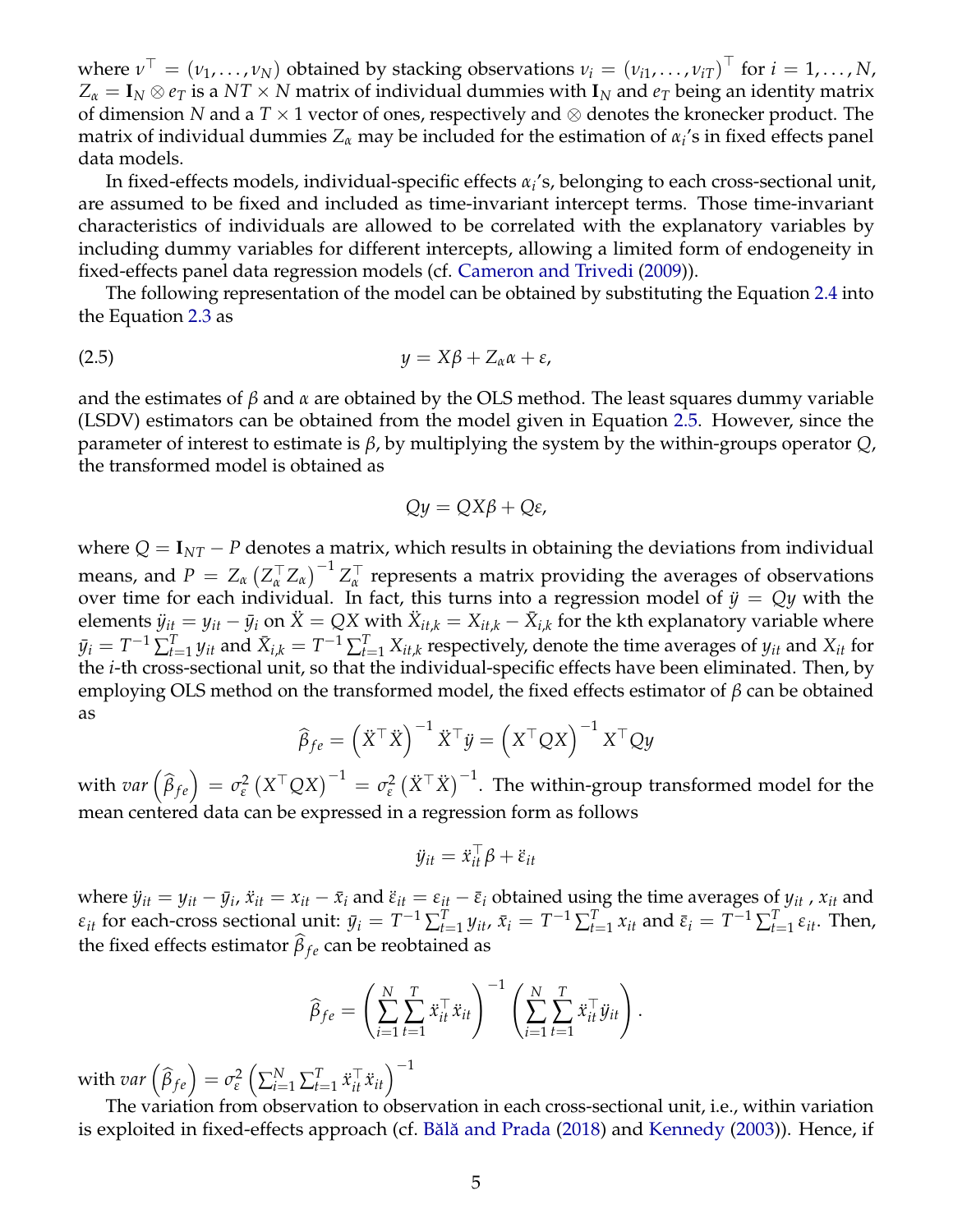the variation within each cross-sectional unit is small or does not exist, the parameters of the fixed-effects models cannot be correctly estimated as noted in [Cameron and Trivedi](#page-19-2) [\(2009\)](#page-19-2). Both between variation, i.e., the variation in observations from an individual unit to another individual unit, and within variation over time are taken into account by the random-effects models. Also, when the number of individuals *N* randomly drawn from a population is significantly large, the fixed-effects model may result in a large loss of degrees of freedom and the fixed effects estimators of *α<sup>i</sup>* 's may become biased and inconsistent due to the increasing number of those parameters (cf. [Baltagi](#page-19-3) [\(2005\)](#page-19-3) and [Greene](#page-19-12) [\(2003\)](#page-19-12)). In this case, the random-effects specification is an appropriate choice for modelling panel data as noted in [Baltagi](#page-19-3) [\(2005\)](#page-19-3).

The individual heterogeneity is treated as the differences in the error variance components and thus, a part of disturbance terms comprises the individual-specific effects  $\alpha_i$ 's in randomeffects models. If  $\alpha_i$ s are assumed to be random then, under an additional assumption of  $E(\alpha_i|x_{i1},...,x_{iT}) = 0$  with  $\alpha_i \sim \text{iid}(0,\sigma_{\alpha}^2)$ <sup>2</sup>/<sub>α</sub><sup>2</sup> and  $ε$ <sub>*it*</sub> ∼ iid(0,  $σ$ <sub>ε</sub><sup>2</sup></sup>  $\binom{2}{\epsilon}$ , the random-effects model can be explained as in Equation [2.1.](#page-3-4)

In order to estimate the regression coefficients in random-effects models, GLS is an appropriate method to deal with serial correlation in the compound error terms *νit*'s [\(Wooldridge](#page-20-3) [\(2002\)](#page-20-3)). The GLS estimator (or random effects estimator) is expressed as

$$
\widehat{\beta}_{re} = \left(\sum_{i=1}^N X_i^\top \Omega^{-1} X_i\right)^{-1} \left(\sum_{i=1}^N X_i^\top \Omega^{-1} y_i\right) = \left(X^\top V^{-1} X\right)^{-1} X^\top V^{-1} y,
$$

where *V* represents the variance-covariance matrix of compound error terms defined as

$$
V = \begin{pmatrix} \mathbf{\Omega} & 0 & \dots & 0 \\ 0 & \mathbf{\Omega} & \dots & 0 \\ \vdots & \vdots & \ddots & \vdots \\ 0 & 0 & \dots & \mathbf{\Omega} \end{pmatrix} = \mathbf{I}_N \otimes \mathbf{\Omega},
$$

where  $\mathbf{\Omega} = E \left( \nu_i \nu_i^{\top} \right)$  $\sigma_{i}^{\top}$ ) =  $\sigma_{\varepsilon}^{2}$ *ε* **I***<sup>T</sup>* + *σ* 2  $a^2$ *e*<sub>*T*</sub><sup>*e*</sup><sub>*T*</sub></sub> with **I***N* and **I**<sub>*T*</sub> being identity matrices of dimension *N* and *T*, respectively (cf. [Hausman](#page-19-5) [\(1978\)](#page-19-5), [Wooldridge](#page-20-3) [\(2002\)](#page-20-3) and [Beyaztas and Bandyopadhyay](#page-19-0) [\(2020\)](#page-19-0)).

To express the GLS method in a regression form, the quasi-demeaning transformation of the variables is required to ensure homoscedasticity of the variance-covariance matrix as noted in [Hausman](#page-19-5) [\(1978\)](#page-19-5), [Croissant and Millo](#page-19-13) [\(2008\)](#page-19-13), [Jirata et al.](#page-20-4) [\(2016\)](#page-20-4) and [Beyaztas and Bandyopadhyay](#page-19-0) [\(2020\)](#page-19-0). The time-averages of the variables weighted by  $\theta = 1 - \left[ \frac{\sigma_{\epsilon}^2}{\sigma_{\epsilon}^2 + 1} \right]$ *σ* 2 *<sup>ε</sup>* +*Tσ* 2 *α*  $\int^{1/2}$  are subtracted from the original variables, i.e.,  $\tilde{y}_{it} = y_{it} - \theta \bar{y}_i$ ,  $\tilde{x}_{it} = x_{it} - \theta \bar{x}_i$  and  $\tilde{v}_{it} = v_{it} - \theta \bar{v}_i$ , in obtaining the transformed version of the random effects model defined as follows

$$
\tilde{y}_{it} = \tilde{x}_{it}^{\top} \beta + \tilde{v}_{it},
$$

Then, by performing OLS method on this model, the random effects estimator  $\hat{\beta}_r$  can be reobtained as

$$
\widehat{\beta}_{re} = \left(\sum_{i=1}^{N} \sum_{t=1}^{T} \tilde{x}_{it}^{\top} \tilde{x}_{it}\right)^{-1} \left(\sum_{i=1}^{N} \sum_{t=1}^{T} \tilde{x}_{it}^{\top} \tilde{y}_{it}\right).
$$

.

with  $var\left(\widehat{\beta}_{re}\right) = \sigma_{\varepsilon}^2$ *ε*  $\left(\sum_{i=1}^{N}\sum_{t=1}^{T}\tilde{x}_{it}^{\top}\tilde{x}_{it}\right)^{-1}$ 

The fixed effects and random effects estimators provide consistent estimates under random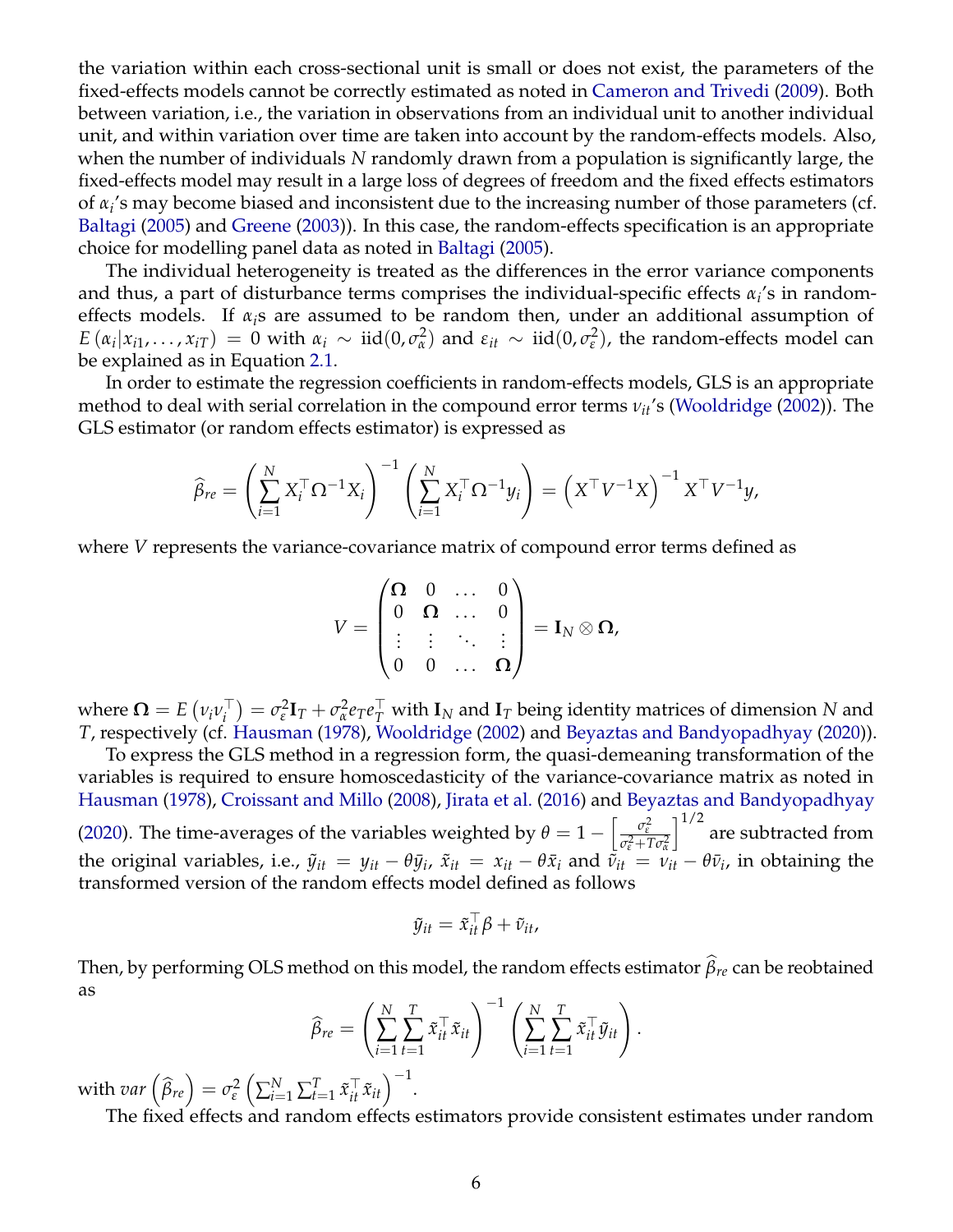effects specification. However, random effects estimator yields more efficient results than those of fixed effects estimator. This superiority of random effects estimators stems from using both within and between variations as noted in [Beyaztas and Bandyopadhyay](#page-19-0) [\(2020\)](#page-19-0). However, the random effects estimator produces biased estimates under fixed effects specification while the fixed effects estimator is consistent. At this point, Hausman's specification test utilizes this trade-off between bias and efficiency of those two estimators when choosing an appropriate approach between fixed effects and random effects specifications.

Consistency in parameter estimation relies on a number of quite restrictive conditions which are not ensured in general when the OLS-based estimation techniques such as fixed effects and random effects estimators are used. Thus, the presence of outliers and aberrant observations may fairly distort the parameter estimates used in parametric and nonparametric testing procedures (cf. [Zimmerman](#page-20-11) [\(1994\)](#page-20-11) and [Osborne and Overbay](#page-20-12) [\(2004\)](#page-20-12)). The motivation of this study is to establish a robust version of the Hausman specification test in the presence of data contamination. To this end, we propose to use weighted likelihood based fixed effects estimator of [Beyaztas and](#page-19-0) [Bandyopadhyay](#page-19-0) [\(2020\)](#page-19-0) in constructing robust Hausman test statistic, which has stable test size under null hypothesis and good power properties under alternative hypothesis.

Before describing the robust Hausman test procedure, the main concepts utilized in obtaining the weighted likelihood based estimators proposed by [Beyaztas and Bandyopadhyay](#page-19-0) [\(2020\)](#page-19-0) are presented below.

Suppose that  $\{y_1,\ldots,y_N\}^\top$  is a random sample of  $NT \times 1$  vector with density function  $f = f(y_{it}; X_{it}, \beta)$  under random effects specification and  $X_{it}$  is an  $NT \times K$  matrix of explanatory variables with  $X_i = \{X_{i1}^{\top}$  $X_{i1}^{\top}, \ldots, X_{iT}^{\top}$  as defined previously. The joint probability density of disturbance terms  $\varepsilon_i + \alpha_i e_T = y_i - X_i \beta$  is given by

$$
f(\varepsilon_i + \alpha_i e_T) = (2\pi)^{-\frac{T}{2}} |\mathbf{\Omega}|^{-\frac{1}{2}} \exp \left\{-\frac{1}{2} (y_i - X_i \beta)^{\top} \mathbf{\Omega}^{-1} (y_i - X_i \beta)\right\}.
$$

where  $\mathbf{\Omega} = E \left( \nu_i \nu_i^{\top} \right)$  $\binom{1}{i}$  represents the variance-covariance matrix of dimension *T*. The log-likelihood function, assuming that *νit* and *α<sup>i</sup>* terms follow normal distribution, is obtained as follows

$$
\log \mathcal{L}\left(\beta, \sigma_{\varepsilon}^2, \sigma_{\alpha}^2\right) = \sum_{i=1}^N \mathcal{L}_i\left(\beta\right) = -\frac{NT}{2}\log\left(2\pi\right) - \frac{N}{2}\log\left|\mathbf{\Omega}\right| - \frac{1}{2}\sum_{i=1}^N\left(y_i - X_i\beta\right)^\top \mathbf{\Omega}^{-1}\left(y_i - X_i\beta\right),
$$

where  $\mathcal{L}_i(\beta) = \log f(y_i; X_i, \beta)$  denotes the log-likelihood contribution for each cross-sectional unit *i* (cf. [Beyaztas and Bandyopadhyay](#page-19-0) [\(2020\)](#page-19-0)). The maximum likelihood (ML) estimator of  $\beta \in \mathbb{R}^K$  is the solution of usual score functions,  $\sum_{i=1}^Ns\left(r_i\left(\beta\right);\sigma_{\nu}\right)=0$  and  $\sum_{i=1}^Ns_{\sigma_{\nu}}\left(r_i\left(\beta\right);\sigma_{\nu}\right)=0$ , defined as

$$
s(r_i(\beta); \sigma_v) = \frac{\partial}{\partial \beta} \log m_{\beta}(r_i(\beta); \sigma_v), \text{ and}
$$

$$
s_{\sigma_v}(r_i(\beta); \sigma_v) = \frac{\partial}{\partial \sigma_v} \log m_{\beta}(r_i(\beta); \sigma_v)
$$

where  $r_i(\beta) = y_{it} - X_{it}^\top \beta$  and  $m_\beta(\cdot;\sigma_\nu) = f(y_{it};X_{it},\beta,\sigma_\nu)$  represent the error terms and density function, respectively.

A weight function  $\omega\left(\cdot;M_\beta,\widehat{F}_N\right)$  developed by [Markatou et al.](#page-20-14) [\(1997\)](#page-20-13) and Markatou et al. [\(1998\)](#page-20-14) is expressed relying on the distribution of a chosen model for the theoretical error terms  $r_i(\beta)$ ,  $M_\beta = \{m_\beta(\cdot;\sigma_\nu):\sigma_\nu\in\mathbb{R}^+\}\$  with density  $m_\beta(\cdot;\sigma_\nu)$ , and the empirical distribution function  $\widehat{F}_N$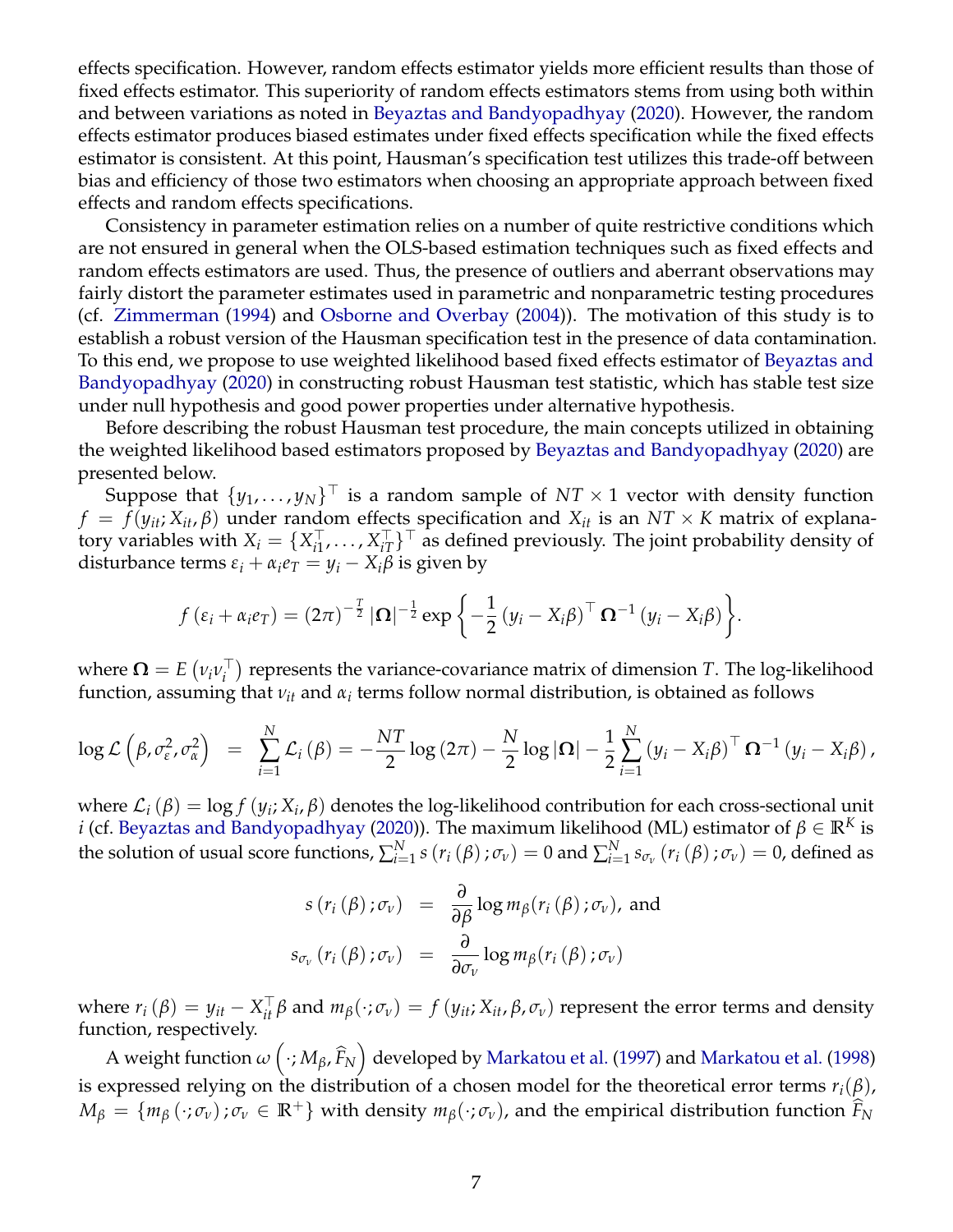of the observed residuals  $r_i(\hat{\beta})$ ,  $i = 1, \dots, N$  as noted in [Agostinelli and Markatou](#page-19-14) [\(1998\)](#page-19-14). The Pearson residual used in construction of the weight function is explained in the following form

$$
\delta\left(r_i\left(\widehat{\beta}\right)\right)=\frac{f^*\left(r_i\left(\widehat{\beta}\right)\right)}{m_{\beta}^*\left(r_i\left(\widehat{\beta}\right); \widehat{\sigma}_v\right)}-1, i=1,\cdots,N
$$

 $\text{where } f^*\left(r_i\left(\widehat{\beta}\right)\right) = \int k\left(r_i\left(\widehat{\beta}\right);t,h\right)d\widehat{F}_N\left(t\right)$  and  $m^*_{\beta}$  $\left(r_i\left(\widehat{\beta}\right); \widehat{\sigma}_v\right) = \int k\left(r_i\left(\widehat{\beta}\right); t, h\right) dM_{\beta}\left(t; \widehat{\sigma}_v\right)$ denote respectively a kernel density estimator based on  $\widehat{F}_N$  and a model density smoothed for  $r_i(\beta)$ , and also,  $k(r; t, h)$  represents the normal kernel density with bandwidth parameter *h* as in the study of [Beyaztas and Bandyopadhyay](#page-19-0) [\(2020\)](#page-19-0). The smoothing parameter for normal model is selected using  $h = \kappa \sigma_v$  where  $\kappa$  denotes a constant used in specifying the level downweighting factor as suggested by [Markatou et al.](#page-20-14) [\(1998\)](#page-20-14). Then, the weighted likelihood estimators of the parameter vector *β* and error scale *σ<sup>ν</sup>* are the solutions of the set of weighted likelihood estimating equations (WLEEs) as follows

$$
\sum_{i=1}^{N} \omega\left(r_i\left(\widehat{\beta}\right); M_{\beta}, \widehat{F}_N\right) s\left(r_i\left(\beta\right); \sigma_v\right) = 0,
$$
\n
$$
\sum_{i=1}^{N} \omega\left(r_i\left(\widehat{\beta}\right); M_{\beta}, \widehat{F}_N\right) s_{\sigma_v}\left(r_i\left(\beta\right); \sigma_v\right) = 0,
$$

where  $\omega_i = \omega \left( r_i \left( \widehat{\beta} \right) ; M_\beta, \widehat{F}_N \right) = \min \left\{ 1, \frac{\left[ A \left( \delta \left( r_i \left( \widehat{\beta} \right) \right) \right) + 1 \right]^+}{\delta \left( r_i \left( \widehat{\beta} \right) \right) + 1} \right\}$  $\delta(r_i(\widehat{\beta}))+1$  $\mathcal{L}$ denotes the weight function, in which [ . ] + denotes the positive part and *A* (.) represents a Residual Adjustment Function (RAF) (cf. [Lindsay](#page-20-15) [\(1994\)](#page-20-15)). The function  $A(\delta) = 2 \left\{ (\delta+1)^{1/2} - 1 \right\}$  that we use is Hellinger-distance based RAF to obtain the weights as in [Beyaztas and Bandyopadhyay](#page-19-0) [\(2020\)](#page-19-0). When  $A(\delta) = \delta$ , the weights  $\omega_i$ <sup>s</sup> take the value of one, and this results in obtaining the unweighted estimates of the parameters, e.g., ML estimates (cf. [Agostinelli](#page-19-15) [\(2002\)](#page-19-15), [Agostinelli and Markatou](#page-19-11) [\(2001\)](#page-19-11) and [Beyaztas and Bandyopadhyay](#page-19-0) [\(2020\)](#page-19-0)).

The main idea behind the weighted likelihood methodology is based on using weighted score equations instead of usual score equations in estimating the parameters. The weights that distinguish ML method to weighted likelihood are calculated using a function of Pearson residuals defined above. The weight function can be considered as a concordance measure between the assumed model of the error terms and estimated model of the observed residuals, and it takes a value ranging from 0 to 1. If the data set do not have any contaminated data points under the correctly specified model, the value assigned by the weight function is approximately 1 for the Pearson residuals  $\delta$  near to 0 since this is an indication of the concordance between the assumed and estimated models. When the data include outlying points that are inconsistent with the assumed model, the weight function may produce small weights relying on the degree of discordance between *f*<sup>\*</sup> (⋅) and *m*<sup>\*</sup><sub>β</sub>(⋅;⋅) for those outliers which result in large Pearson residuals (cf. [Markatou et al.](#page-20-13) [\(1997\)](#page-20-13) and [Beyaztas and Bandyopadhyay](#page-19-0) [\(2020\)](#page-19-0)). Hence, the linear panel data estimators based on WLEE proposed by [Beyaztas and Bandyopadhyay](#page-19-0) [\(2020\)](#page-19-0) are robust against outliers and data contamination. The weighted likelihood based estimators are defined as  $\widehat{\beta}_{\omega} = \argmin_{i \in \mathbb{N}} \sum_{i=1}^{N} \omega_i r_i^2$ *β*∈**R***<sup>K</sup>*  $\binom{2}{i}$  ( $\beta$ ) in [Beyaztas and Bandyopadhyay](#page-19-0) [\(2020\)](#page-19-0), and those estimators can also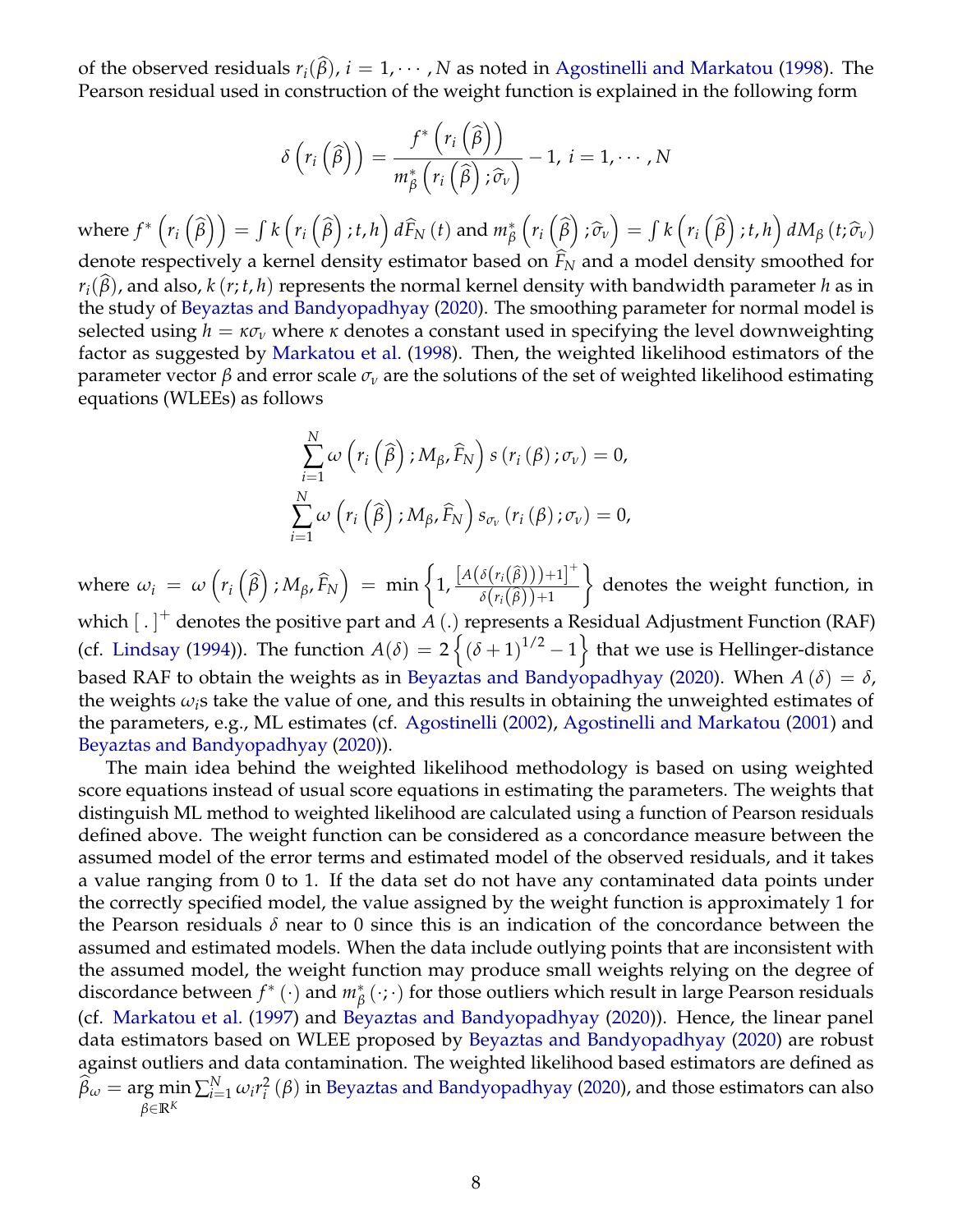be expressed as  $\widehat{\beta}_{\omega} = \argmax_{\hat{\beta} \in \mathbb{R}^K} \prod_{i=1}^N m_{\beta} (r_i)^{\omega(\delta_{\widehat{\beta}_{\omega}}(r_i))}$ *β*∈**R***<sup>K</sup>* in the context of likelihood.

In the following Section [3,](#page-8-0) we provide a detailed description on Hausman specification test and introduce our proposal that is a robust version of Hausman specification test based on the weighted likelihood methodology.

### <span id="page-8-0"></span>**3 Testing Specification**

A critical consideration to distinguish between random effects and fixed effects specification depends on the existence or absence of a correlation between individual effects and the explanatory variables thus, testing this orthogonality assumption is a crucial issue as noted in [Wooldridge](#page-20-3) [\(2002\)](#page-20-3) and [Baltagi](#page-19-3) [\(2005\)](#page-19-3). A general form of the specification test, which also implies testing the orthogonality assumption, has been proposed by [Hausman](#page-19-5) [\(1978\)](#page-19-5) (cf. [Holly](#page-20-16) [\(1982\)](#page-20-16)).

Hausman's specification test is subject to a Wald testing approach by comparing the fixed effects and random effects estimates. The fixed effects and random effects estimators, which are consistent under the null hypothesis of no correlation between individual effects and regressors, are compared in constructing the standard Hausman specification test (cf. [Baltagi](#page-19-3) [\(2005\)](#page-19-3) and [Amini et al.](#page-19-16) [\(2012\)](#page-19-16)). Under the null hypothesis of no misspecification, namely, random effects specification, the GLS method provides an asymptotically efficient estimator whereas the fixed effects estimator is not efficient even if it is consistent and unbiased (cf. [Hausman](#page-19-5) [\(1978\)](#page-19-5)). However, under the alternative hypothesis that the fixed effects specification is appropriate, the random effects estimator is inconsistent and biased because of the omitted variables while the violation of the orthogonality assumption has no effect on the fixed effects estimator as emphasized by [Maddala](#page-20-6) [\(1971\)](#page-20-6), [Mundlak](#page-20-1) [\(1978\)](#page-20-1), [Hausman](#page-19-5) [\(1978\)](#page-19-5) and [Ait-Sahalia and Xiu](#page-19-17) [\(2019\)](#page-19-17).

The Hausman test statistic is established based on a quadratic form obtained by the difference of a consistent estimator under the alternative hypothesis with an efficient estimator under the null hypothesis as noted in [Holly](#page-20-16) [\(1982\)](#page-20-16) and it is defined as

$$
m_H = \widehat{q}^\top \left[ \hat{M} \left( \widehat{q} \right) \right]^{-1} \widehat{q}
$$

where  $\hat{q} = \hat{\beta}_{fe} - \hat{\beta}_{re}$  and  $\hat{M}(\hat{q}) = \sigma_{\varepsilon}^2$  $\int_\varepsilon^2 \left(X^\top Q X\right)^{-1} - \left(X^\top \hat{V}^{-1} X\right)^{-1}.$  Under the null hypothesis, the test statistic  $m_H$  is asymptotically central  $\chi^2$  distributed with  $K$  degrees of freedom, in which  $K$  is the dimension of parameter vector *β*.

The main idea behind the test is based on the fact that both fixed effects and random effects estimators are consistent under the null hypothesis of orthogonality  $H_0$ :  $E(\alpha_i|X_i) = 0$  but random effects estimator is inconsistent under the alternative hypothesis  $H_1: E\left(\alpha_i|X_i\right) \neq 0$ . Thus, both estimators require to produce quitely similar estimates under  $H_0: \plim\left(\widehat{\beta}_{fe}-\widehat{\beta}_{re}\right)=0$ and  $cov\left(\widehat{\beta}_{re},\left(\widehat{\beta}_{fe}-\widehat{\beta}_{re}\right)\right)=0$ <sub>K</sub>. Then, those estimates are compared utilizing Wald statistic in this testing procedure. In summary, to employ this testing procedure, two estimators and two model specifications are required to be considered as noted in [Spencer and Berk](#page-20-5) [\(1981\)](#page-20-5). One of those two estimators must be consistent and asymptotically efficient under null hypothesis but it is not consistent if the null hypothesis is not true. On the other hand, the other estimator must be consistent regardless of whether the null hypothesis is true or false but it is inefficient (asymptotically) under the null hypothesis. In this case, the estimated difference between those two estimates, a statistic naturally occuring in computing Hausman test, converges to zero when the null hypothesis is true while its probability limit is different from zero under the alternative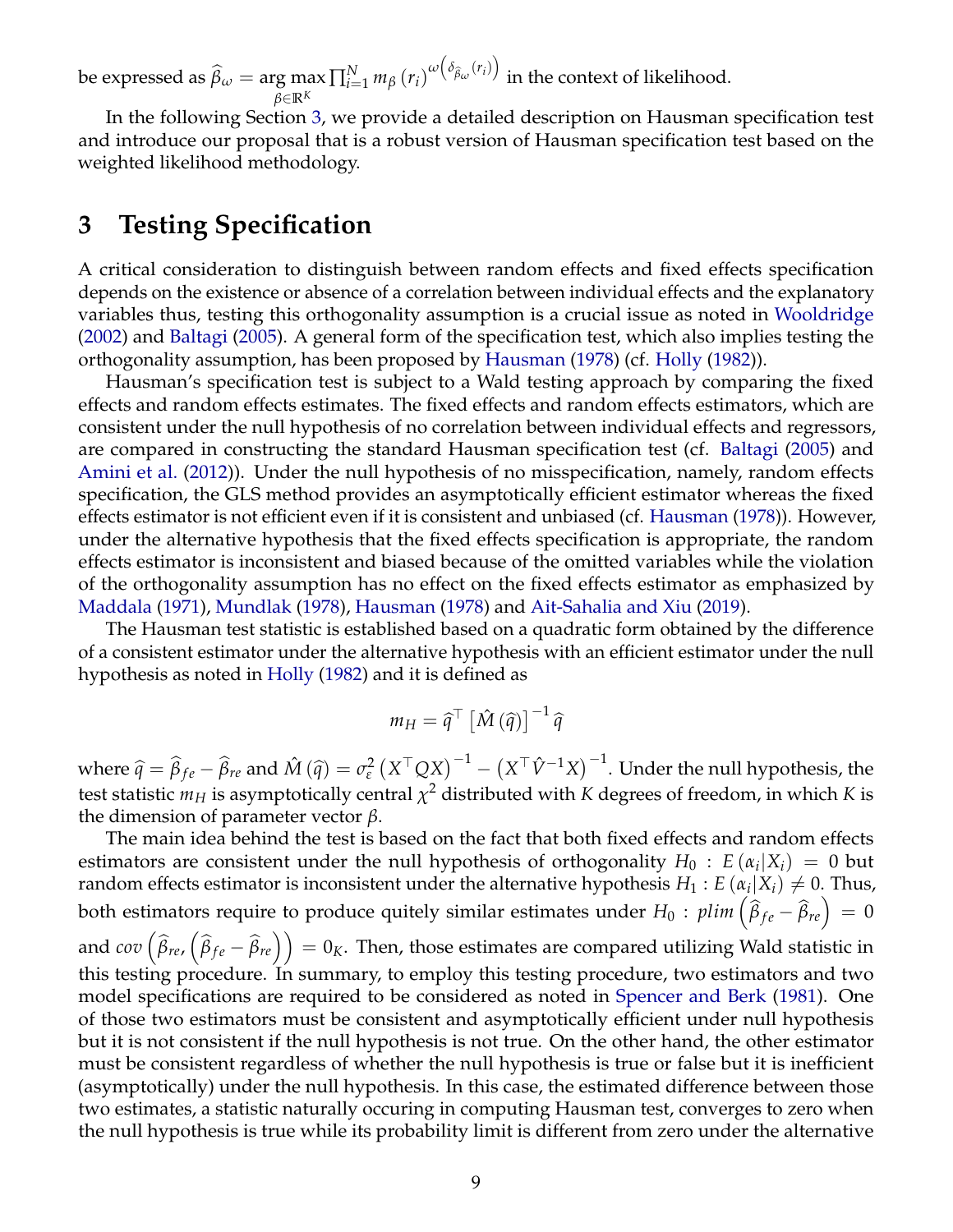hypothesis (cf. [Hausman](#page-19-5) [\(1978\)](#page-19-5), [Spencer and Berk](#page-20-5) [\(1981\)](#page-20-5) and [Baltagi](#page-19-3) [\(2005\)](#page-19-3)). At the end, this results in a simple test of the null hypothesis relying on the distribution of the estimated differences as noted in [Spencer and Berk](#page-20-5) [\(1981\)](#page-20-5).

In this study, we propose to use the difference between random effects and weighted likelihood based fixed effects estimators to construct weighted version of the Hausman's specification test that is robust in the presence of outliers and asymptotically equivalent to the corresponding test.

Let  $\beta_{wfe}$  denotes the weighted likelihood based fixed effects estimator (cf. [Beyaztas and Bandy](#page-19-0)[opadhyay](#page-19-0) [\(2020\)](#page-19-0)). In obtaining *β<sub>wfe</sub>*, we use within group transformation to eliminate the individual effects. Then, the weighted squared function of the residuals defined on the mean centered data,  $r_i(\beta) = \ddot{y}_{it} - \ddot{x}_{it}^\top \beta$ , is attempted to be minimized as arg  $\min_{x} \sum_{i=1}^{N} \omega_i r_i^2$ *β*∈**R***<sup>K</sup> i* (*β*). Under

some mild conditions, [Beyaztas and Bandyopadhyay](#page-19-0) [\(2020\)](#page-19-0) demonstrated that asymptotic equivalence of the weighted likelihood based estimators  $\hat{\beta}_\omega$  and corresponding OLS based estimators  $\widehat{\beta} = \argmin_{i \in \mathbb{N}} \sum_{i=1}^{N} r_i^2$ *β*∈**R***<sup>K</sup>*  $\hat{i}$ <sup>2</sup>( $\beta$ ) for random effects and fixed effects specifications as follows

$$
\sqrt{N}\left(\widehat{\beta}_w - \widehat{\beta}\right) = o_p\left(1\right) \text{ as } N \to \infty
$$

using the fact that  $\sup_i |\hat{\omega}_i-1| \overset{p}{\to} 0.$  Then, based on a sample of observations  $N$ , by considering two estimators  $\beta_{wfe}$  and  $\beta_{re}$  that are both consistent and asymptotically normally distributed, with<br>^  $\widehat{\beta}_{re}$  achieving the asymptotic Cramer-Rao bound, a robust weighted version of the Hausman's specification test is constructed as

$$
m_{H_w} = \widehat{q}_w^{\top} \left[ \hat{M}_w \left( \widehat{q}_w \right) \right]^{-1} \widehat{q}_w
$$

where  $\widehat{q}_w = \widehat{\beta}_{wfe} - \widehat{\beta}_{re}$ . Under the null of  $H_0$  :  $plim\left(\widehat{\beta}_{wfe} - \widehat{\beta}_{re}\right) = 0$ , the asymptotic covariance between  $\sqrt{N}(\hat{\beta}_{re} - \beta)$  and  $\sqrt{N} \hat{q}_w$  is equal to zero, i.e.  $E(\hat{\beta}_{re} \hat{q}_w^{\top}) = 0_K$ , since the weighted likelihood based estimators have the same limiting distributions with their traditional counterparts. Note that when the difference between weighted likelihood based estimators (i.e.  $\hat{q} = \hat{\beta}_{wfe} - \hat{\beta}_{wre}$ )<br>is used in constructing robust Hausman tost, this may results in obtaining distanted estimate of is used in constructing robust Hausman test, this may results in obtaining distorted estimate of the difference  $\hat{q}$  under alternative hypothesis since the unbiasedness property of the weighted likelihood based random effects estimator  $\beta_{wre}$  is not affected by the choices of random effects and fixed effects specifications. This also contrasts with the main idea underlying the Hausman test. Thus, we only consider the weighted likelihood based fixed effects estimator to obtain robust version of the Hausman test.

### <span id="page-9-0"></span>**4 Asymptotic Properties**

In this section, we discuss the asymptotic distribution and local power properties of the weighted likelihood based Hausman test.

[Arellano](#page-19-6) [\(1993\)](#page-19-6) has obtained the Hausman test of correlated effects as a Wald test by using an augmented regression expressed as

<span id="page-9-1"></span>
$$
y^* = X^*\beta + \breve{X}\rho + \xi
$$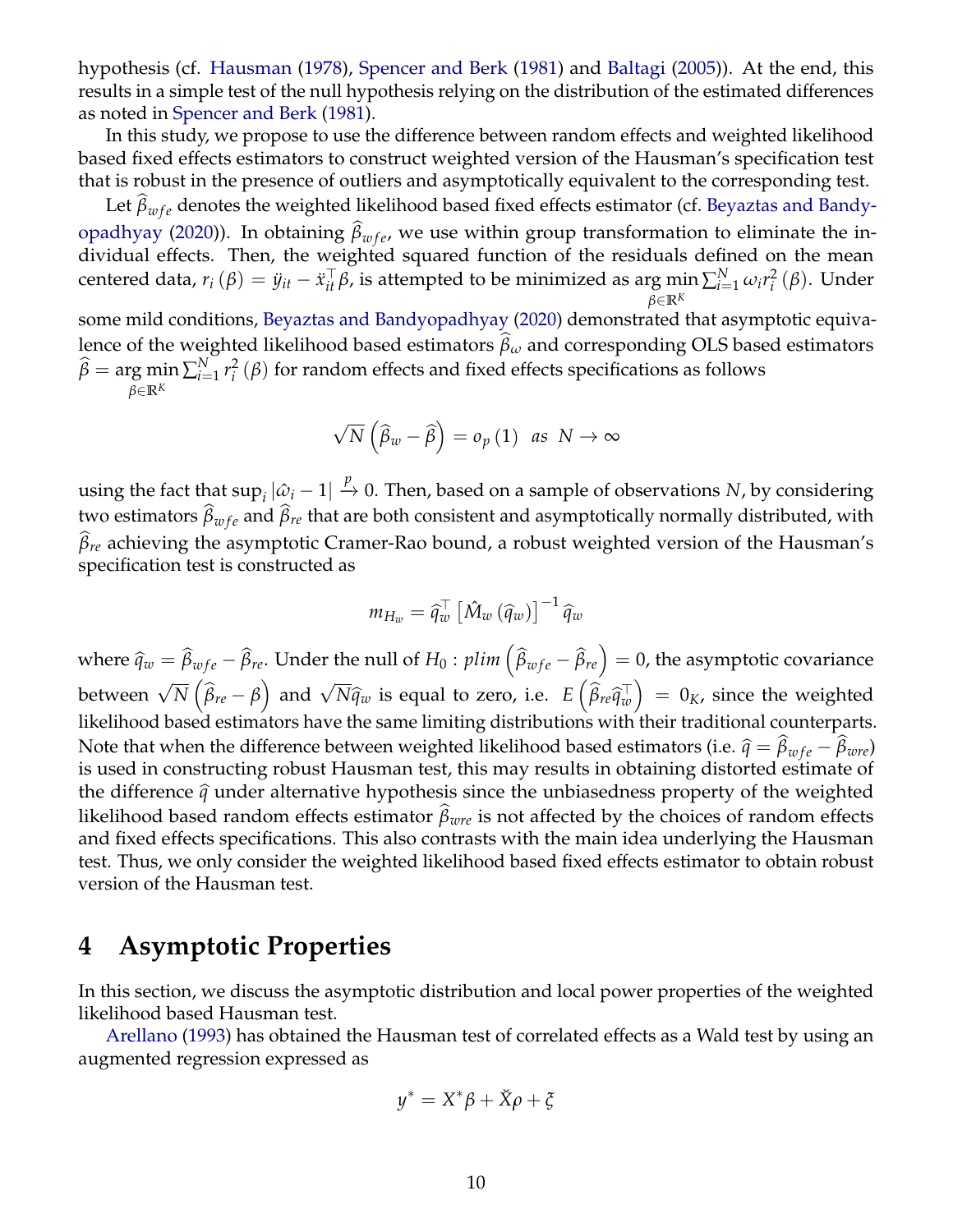where  $y^* = \sigma_\varepsilon V^{-1/2}y$ ,  $X^* = \sigma_\varepsilon V^{-1/2}X$  and  $\breve{X} = QX$  (cf. [Baltagi](#page-19-3) [\(2005\)](#page-19-3)). In this case, the Hausman alternative hypothesis can be defined as  $H_1 : E(\alpha_i | X_i) = E(\alpha_i | \bar{x}_i) = \bar{x}_i^{\top}$ *i ρ*, and the Hausman's test statistic is equivalent to a Wald statistic used to test whether  $\rho = 0$  (cf. [Baltagi](#page-19-3) [\(2005\)](#page-19-3)). In other words, the coefficient *ρ*, which implies that the degree of correlation between the individual effects and regressors, is local to zero for fixed *T*. Also, [Holly](#page-20-16) [\(1982\)](#page-20-16) has derived the Hausman's specification test using the maximum likelihood method. The author has demonstrated that the asymptotic power properties of the Wald test, the Lagrange Multiplier test and the Likelihood ratio test are the same with the maximum likelihood version of the Hausman's test under a sequence of local alternatives as noted in [Honda](#page-20-17) [\(1987\)](#page-20-17).

To start with, we consider the local asymptotic approach as in [Holly](#page-20-16) [\(1982\)](#page-20-16). Let us consider a sample of size *N* from a parametric family of distributions with a log-likelihood  $\mathcal{L}(\theta, \gamma)$  based on a *K* × 1 vector of parameters of primary interest *θ* and a *K*<sup>1</sup> × 1 vector of nuisance parameters *γ*. The null and alternative hypotheses can be expressed in a general form as follows, respectively.

•  $H_0: \theta = \theta^0$ 

• 
$$
H_1: \theta_N^0 = \theta^0 + \frac{\beta}{\sqrt{N}}
$$

where  $\theta_{N}^{0}$  $N$  is a  $K \times 1$  vector of parameters under a sequence of local alternative hypotheses which have the form of  $(\theta_N^0 - \theta^0) \sim \mathcal{O}(N^a)$  where  $a < 0$  as noted in [Honda](#page-20-17) [\(1987\)](#page-20-17), and  $\beta$  represents a  $K \times 1$  vector of parameters as defined earlier. [Holly](#page-20-16) [\(1982\)](#page-20-16) has derived the distribution of the test statistic for these sequences of alternative hypotheses when  $a = -1/2$ . The distribution under the null of  $H_0: \theta = \theta^0$  is obtained for  $\beta = 0$  (cf. [Holly](#page-20-16) [\(1982\)](#page-20-16)).

Let  $\psi^\top=(\theta^\top,\gamma^\top)$  and  $\gamma^0$ , respectively, denote a combined vector of the parameters and the "true vector parameter". By using the following definitions of [Holly](#page-20-16) [\(1982\)](#page-20-16) and [Honda](#page-20-17) [\(1987\)](#page-20-17),

$$
\psi_N^0 = \begin{pmatrix} \theta_N^0 \\ \gamma^0 \end{pmatrix}, \quad \psi^0 = \begin{pmatrix} \theta^0 \\ \gamma^0 \end{pmatrix},
$$

the constrained and unconstrained maximum likelihood estimators of (*θ*, *γ*) are obtained as the solutions of max *θ*=*θ* <sup>0</sup>,*γ*∈Γ  $N^{-1}\mathcal{L}\left(\theta,\gamma\right)$  and  $\max_{\theta\in\Theta,\gamma\in\Gamma}N^{-1}\mathcal{L}\left(\theta,\gamma\right)$ , respectively, as follows

$$
\hat{\psi}^0 = \begin{pmatrix} \theta^0 \\ \hat{\gamma}^0 \end{pmatrix}, \hspace{5mm} \hat{\psi} = \begin{pmatrix} \hat{\theta} \\ \hat{\gamma} \end{pmatrix},
$$

where Θ and Γ denote the compact subsets of  $\mathbb{R}^K$  and  $\mathbb{R}^{K_1}$ . Then,  $\hat{\gamma}^0$  and  $\hat{\psi}$  are respectively obtained from the solutions of  $\frac{\partial \mathcal{L}}{\partial \gamma}(\theta^0, \hat{\gamma}^0) = 0$  and  $\frac{\partial \mathcal{L}}{\partial \psi}(\hat{\psi}) = 0$  for large sample size N.

[Holly](#page-20-16) [\(1982\)](#page-20-16) and [Honda](#page-20-17) [\(1987\)](#page-20-17) have derived the following likelihood equations about the parameter vector  $\psi_\text{N}^0$ *N*

$$
\frac{1}{\sqrt{N}} \frac{\partial \mathcal{L}}{\partial \theta} \left( \theta^0, \hat{\gamma}^0 \right) \stackrel{a}{=} \frac{1}{\sqrt{N}} \frac{\partial \mathcal{L}}{\partial \theta} \left( \psi_N^0 \right) - \sqrt{N} \mathbf{I}_{\theta \gamma} \left( \hat{\gamma}^0 - \gamma^0 \right) + \mathbf{I}_{\theta \theta} \beta,
$$
\n
$$
0 \stackrel{a}{=} \frac{1}{\sqrt{N}} \frac{\partial \mathcal{L}}{\partial \gamma} \left( \psi_N^0 \right) - \sqrt{N} \mathbf{I}_{\gamma \gamma} \left( \hat{\gamma}^0 - \gamma^0 \right) + \mathbf{I}_{\gamma \theta} \beta,
$$
\n
$$
0 \stackrel{a}{=} \frac{1}{\sqrt{N}} \frac{\partial \mathcal{L}}{\partial \theta} \left( \psi_N^0 \right) - \sqrt{N} \mathbf{I}_{\theta \theta} \left( \hat{\theta} - \theta^0 \right) - \sqrt{N} \mathbf{I}_{\theta \gamma} \left( \hat{\gamma} - \gamma^0 \right) + \mathbf{I}_{\theta \theta} \beta,
$$
\n
$$
0 \stackrel{a}{=} \frac{1}{\sqrt{N}} \frac{\partial \mathcal{L}}{\partial \gamma} \left( \psi_N^0 \right) - \sqrt{N} \mathbf{I}_{\gamma \theta} \left( \hat{\theta} - \theta^0 \right) - \sqrt{N} \mathbf{I}_{\gamma \gamma} \left( \hat{\gamma} - \gamma^0 \right) + \mathbf{I}_{\gamma \theta} \beta.
$$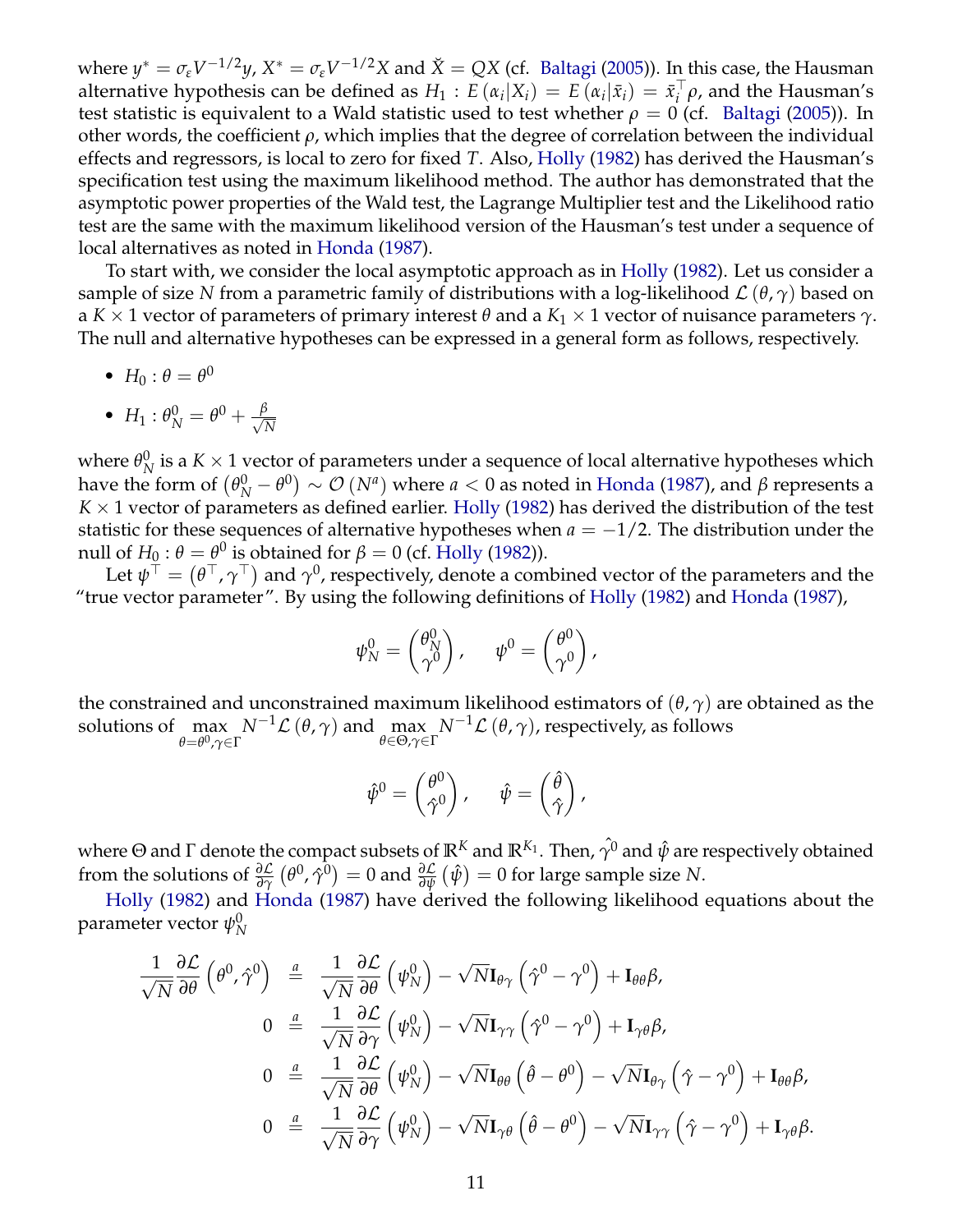where **I** denote a  $(K + K_1) \times (K + K_1)$  information matrix partitioned into four submatrices  $I_{\theta\theta}$ ,  $\mathbf{I}_{\theta\gamma}$ ,  $\mathbf{I}_{\gamma\theta}$  and  $\mathbf{I}_{\gamma\gamma}$  of dimensions  $K \times K$ ,  $K \times K_1$ ,  $K_1 \times K$ , and  $K_1 \times K_1$ , respectively, and  $\stackrel{a}{=}$  represents the convergence in probability of the difference between two sides of the equation. We assume that the information matrix is positive definite as in [Honda](#page-20-17) [\(1987\)](#page-20-17).

Based on the above, the Hausman's test statistic can be expressed in following form as in [Holly](#page-20-16) [\(1982\)](#page-20-16), [Honda](#page-20-17) [\(1987\)](#page-20-17) and [Hausman and Taylor](#page-19-4) [\(1981\)](#page-19-4)

(4.6) 
$$
m_H = N \left(\hat{\gamma} - \hat{\gamma}^0\right)^{\top} \left[S^{-1} - \mathbf{I}_{\gamma\gamma}^{-1}\right]^{-} \left(\hat{\gamma} - \hat{\gamma}^0\right)
$$

where the sign  $(\cdot)$ <sup>-</sup> represents the generalized inverse of the matrix and  $S = I_{\gamma\gamma} - I_{\gamma\theta}I_{\theta\theta}^{-1}I_{\theta\gamma}$ .

When the some regularity conditions hold, [Holly](#page-20-16) [\(1982\)](#page-20-16) and [Hausman and Taylor](#page-19-4) [\(1981\)](#page-19-4) have demonstrated that the Hausman's test statistic  $m_H$  has an asymptotic non-central  $\chi^2$  distribution with degrees of freedom equal to the rank of  ${\bf I}_{\gamma\theta}$  under local alternatives  $\theta_N^0=\theta^0+\beta/\sqrt{N}$ , and the non-centrality parameter  $\lambda$  is defined as

<span id="page-11-1"></span>
$$
\lambda = N \left( \theta_N^0 - \theta^0 \right)^{\top} \mathbf{I}_{\theta \gamma} \mathbf{I}_{\gamma \gamma}^{-1} \left( \mathbf{I}_{\gamma \gamma}^{-1} \mathbf{I}_{\gamma \theta} \zeta^{-1} \mathbf{I}_{\theta \gamma} \mathbf{I}_{\gamma \gamma}^{-1} \right)^{-} \mathbf{I}_{\gamma \gamma}^{-1} \mathbf{I}_{\gamma \theta} \left( \theta_N^0 - \theta^0 \right) \n= \beta^{\top} \mathbf{I}_{\theta \gamma} \mathbf{I}_{\gamma \gamma}^{-1} \left( \mathbf{I}_{\gamma \gamma}^{-1} \mathbf{I}_{\gamma \theta} \zeta^{-1} \mathbf{I}_{\theta \gamma} \mathbf{I}_{\gamma \gamma}^{-1} \right)^{-} \mathbf{I}_{\gamma \gamma}^{-1} \mathbf{I}_{\gamma \theta} \beta
$$

where  $\zeta = I_{\theta\theta} - I_{\theta\gamma}I_{\gamma\gamma}^{-1}I_{\gamma\theta}$ . Also, *S* and  $\zeta$  are assumed to be non-singular matrices (cf. [Honda](#page-20-17) [\(1987\)](#page-20-17)).

[Honda](#page-20-17) [\(1987\)](#page-20-17) showed that the Hausman's test statistic given in Equation [4.6,](#page-9-1) which have the same asymptotic properties with the Wald test and Lagrange Multiplier test*,* has  $\chi^2$  distribution with degrees of freedom  $K$  under the condition  $rank\left(\mathbf{I}_{\gamma\theta}\right)=K$  when the Moore-Penrose inverse is used as the generalized inverse in constructing the Hausman's statistic.

**Remark 1.** *Under the conditions A1.-A7. in [Beyaztas and Bandyopadhyay](#page-19-0) [\(2020\)](#page-19-0), based on asymptotic equivalence of the weighted likelihood based fixed effects estimator and its conventional counterpart, the weighted likelihood based Hausman test statistic asymptotically follows a central χ* <sup>2</sup> *distribution with degrees of freedom K under the null hypothesis H*<sup>0</sup> : *θ* = *θ* 0 *. The asymptotic distribution under local alternatives*  $H_1: \theta_N^0 = \theta^0 + \frac{\beta}{\sqrt{N}}$  $\frac{N}{N}$  *is a non-central*  $\chi^2$  *distribution with a noncentrality parameter*  $\lambda$  *in Equation [4.7](#page-11-1) and same degrees of freedom when the condition rank* **I***γθ* = *K holds. (cf. [Agostinelli and Markatou](#page-19-11) [\(2001\)](#page-19-11) and [Beyaztas and Bandyopadhyay](#page-19-0) [\(2020\)](#page-19-0))*

### <span id="page-11-0"></span>**5 Numerical Results**

In this section we present the results obtained from an extensive simulation study to investigate the performances of the proposed and conventional test procedures. The following simulations are conducted to explore the test sizes and power properties of the proposed WLEE based Hausman specification test under different sample sizes and different types of outliers. All calculations have been carried out using R 3.6.0. on an IntelCore i7 6700HQ 2.6 GHz PC. (The codes can be obtained from the author upon request.)

In our experiments, the data under the null hypothesis are generated from the following random effects model to study the level of the tests

$$
y_{it} = X_{it}^{\top} \beta + \alpha_i + \varepsilon_{it} \quad i = 1, \dots, N; t = 1, \dots, T
$$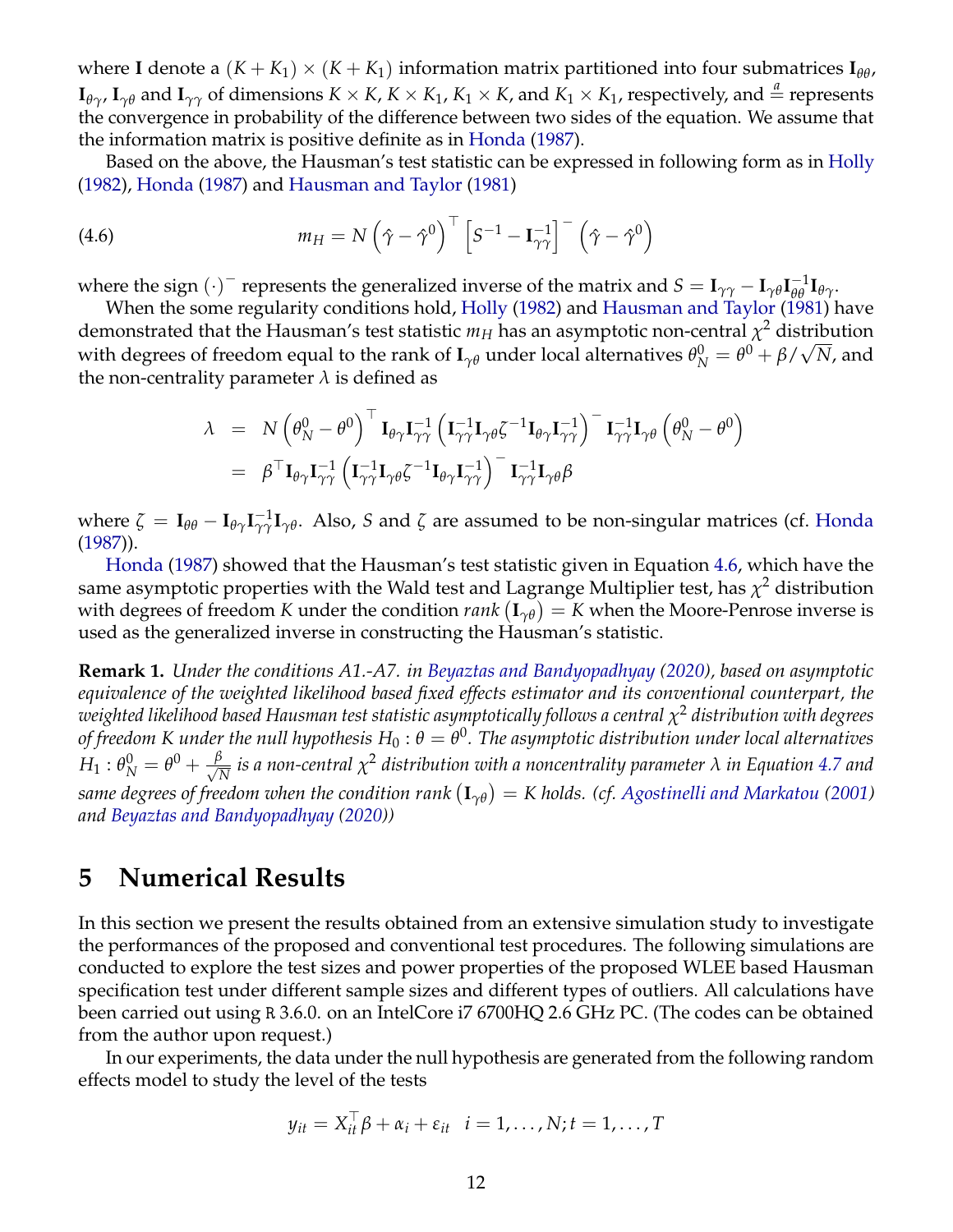where  $\alpha_i \stackrel{\text{iid}}{\sim} \text{N}(\mu=0,\sigma^2=1)$ ,  $\varepsilon_{it} \stackrel{\text{iid}}{\sim} \text{N}(\mu=0,\sigma^2=1)$  and  $X_{it} \sim \text{N}\ (\mu=0,\sigma^2=1)$ . The vector of parameters  $\beta$  set equal to  $\beta^{\top}=(1,-1.5).$ 

To examine the power properties of the robust and conventional Hausman specification tests under the alternative hypothesis, the individual-specific effects in the above data generating process are generated depending on the regressors  $\hat{X}_{it}$  through  $\tau^{\top} = (1, 1)$  as follows

$$
\alpha_i = \sum_{t=1}^T X_{it}^\top \tau / T + \eta_i
$$

where  $\eta_i \sim N(\mu = 0, \sigma^2 = 1)$ .

Throughout the experiments, the number of Monte Carlo replications is set at  $S = 1000$ . To compare the performances of Hausman specification test and the proposed weighted likelihood based specification test, we calculate the percentage of rejections based on 1000 generated samples under null hypothesis. Figure [1](#page-13-1) illustrates the empirical test sizes of conventional and robust test procedures at different values of nominal sizes  $\gamma = 0.05, 0.10, 0.15, 0.20$  for the increasing number of cross-sectional units  $N = 25, 50, 75, 100, 150, 200$  by keeping time period fixed at  $T = 4$ . The empirical sizes of both tests has a tendency to exceed their nominal sizes especially when the crosssectional dimension is small. Although under the null hypothesis, the weighted likelihood based specification test has a greater percentage of rejections than that of its conventional counterpart, both tests produce quite similar empirical sizes as *N* increases. Note that the differences between empirical sizes of two procedures converges to zero when  $N \to \infty$  at a faster rate compared to *T* since the weighted likelihood based specification test is a root-*N* consistent procedure. Thus, we only consider the short micro panels in our simulation experiments. We also calculate the percentage of rejections for the datasets generated under alternative hypothesis to compare the Hausman test with its weighted likelihood version in terms of their power. Figure [2](#page-14-0) present the power of both testing procedures when the number of time periods is fixed at 4. It is clear that both procedures exhibit quite similar power performances and their power values are very close to one. It can further be seen that the power of both tests increases with the increasing sample size, in general.

Moreover, in Figure [3,](#page-14-1) we plot the densities of Hausman test statistic  $m_H$  and its weighted version *mH<sup>w</sup>* based on simulated 1000 samples under null hypothesis, and we generate data from a chi-square distribution with two degrees of freedom  $\chi_{(2)}^2$  with non-centrality parameter  $\lambda=0$  to compare the distributions of testing procedures with the asymptotic distribution. In this figure, the lines representing the distributions of those test statistics overlap as *N* increases since the proposed weighted likelihood based test is asymptotically consistent with the original Hausman specification test.

The main objective is to develop a robust testing procedure, which is asymptotically equivalent to the corresponding test, in the sense of preserving size and power in the presence of contaminated datasets. Thus, to investigate the robustness performances of the proposed testing procedure, Monte Carlo experiments are carried out under two contamination schemes and two levels of contamination. Throughout the simulations, we choose the panel size consisting of a total of 300 observations with cross-sectional size  $N = 100$  and time period  $T = 3$ . Two percentages of contamination considered are 5% and 10% by setting the number of outliers as  $m = 15$  and  $m = 30$ . To generate contaminated datasets, outliers are inserted into the data by random and concentrated contamination (cf. [Bramati and Croux](#page-19-18) [\(2007\)](#page-19-18)). In case of random contamination, the outlying data points are randomly allocated over all observations while at least a half of observations within crosssectional units are replaced by the outliers to obtain concentrated contamination (cf. [Bramati and](#page-19-18)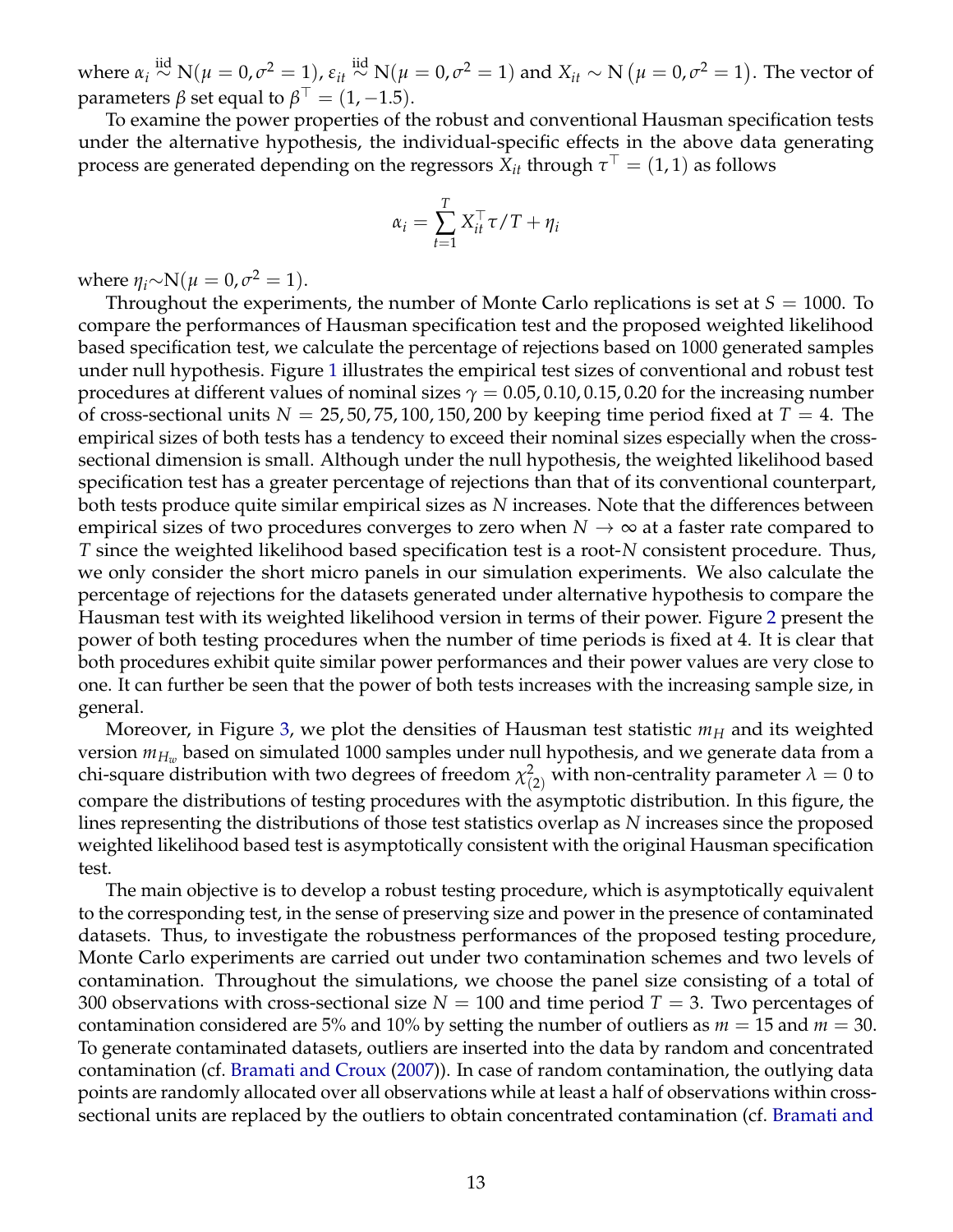[Croux](#page-19-18) [\(2007\)](#page-19-18) and [Beyaztas and Bandyopadhyay](#page-19-0) [\(2020\)](#page-19-0)). In our contamination schemes, random vertical outliers  $(y_{it}^r)$  are generated by replacing randomly selected original values of the response variable with the observations from an Uniform distribution  $y_{it}^r \sim U(10, 35)$ . To create concentrated vertical outliers ( $y_{it}^c$ ), the observations from an Uniform distribution  $y_{it}^c \sim U(17,18)$  are substituted in the randomly selected blocks of the original values of response variable. Figure [4](#page-15-0) displays the empirical test sizes of conventional and the proposed tests under random and concentrated contamination for different values of nominal sizes  $\gamma = 0.01, 0.02, 0.05, 0.10, 0.15, 0.20, 0.25$ . Under the null hypothesis, the percentages of rejections obtained for both testing procedures are very close to the nominal sizes when the data are contaminated by random and concentrated vertical outliers at 5% contamination. However, the proposed test has a slight tendency to overestimate its nominal size at 10% contamination under both types of contamination since there is a trade-off between test size and power, and a large test size is an indicator of gaining power of the test. Furthermore, Figure [5](#page-16-0) indicate the power performances of those testing procedures in the presence of random and concentrated vertical outliers. For all considered type and level of contamination, the weighted likelihood based specification test exhibit improved performances over the traditional one in terms of power.

<span id="page-13-1"></span>

**Figure 1:** *Empirical sizes of the Hausman specification test and the weighted likelihood based specification test at nominal sizes γ* = 0.05, 0.10, 0.15, 0.20 *when N* = 25, 50, 75, 100, 150, 200 *and T* = 4*. Solid line, dashed and dotted lines represent the nominal size γ, test sizes obtained using Hausman specification test and the weighted likelihood based procedure, respectively.*

## <span id="page-13-0"></span>**6 Case Study**

In this section, we use an economic growth data to illustrate the supremacy of the proposed weighted likelihood based specification test over the traditional testing procedure. The dataset, an annual sample of 30 OECD countries running over the period 2010 to 2019 ( $N = 30, T = 10$ ), are obtained from OECD databases. For these data, the following panel data regression model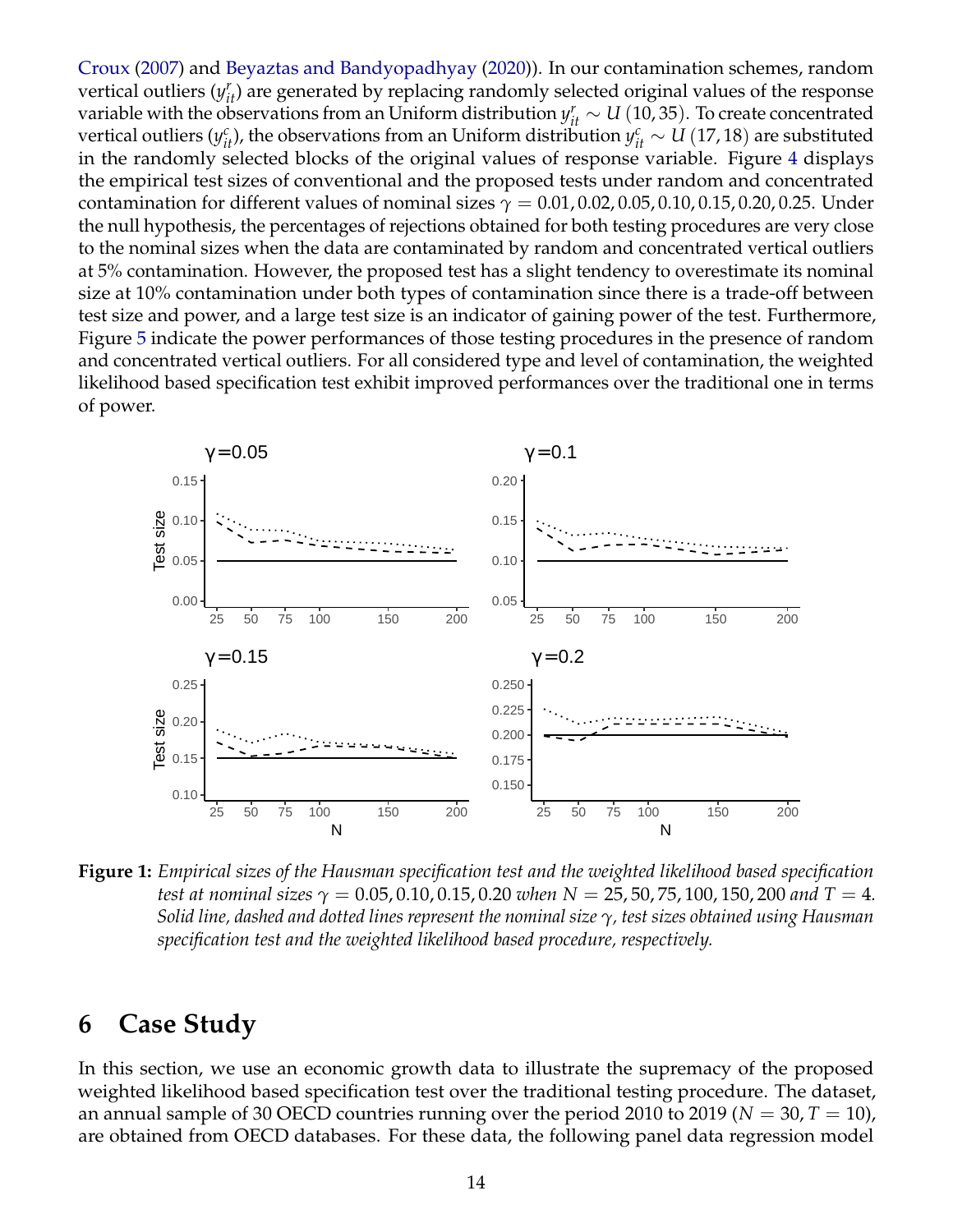<span id="page-14-0"></span>

**Figure 2:** *Power of the Hausman specification test and the weighted likelihood based specification test at nominal sizes*  $\gamma = 0.05, 0.10, 0.15, 0.20$  *when*  $N = 25, 50, 75, 100, 150, 200$  *and*  $T = 4$ *.* 

<span id="page-14-1"></span>

**Figure 3:** Density plots of the test statistics  $m_H$  and  $m_{H_w}$  when  $N = 30, 75, 150, 200$  and  $T = 4$ . Solid line, *dashed (blue) and dotted (red) lines represent the χ* 2  $\chi^2_{(2)}$  distribution with  $\lambda=0$ , the distribution *of Hausman specification test statistic m<sup>H</sup> and the distribution of the weighted likelihood based procedure mH<sup>w</sup> , respectively.*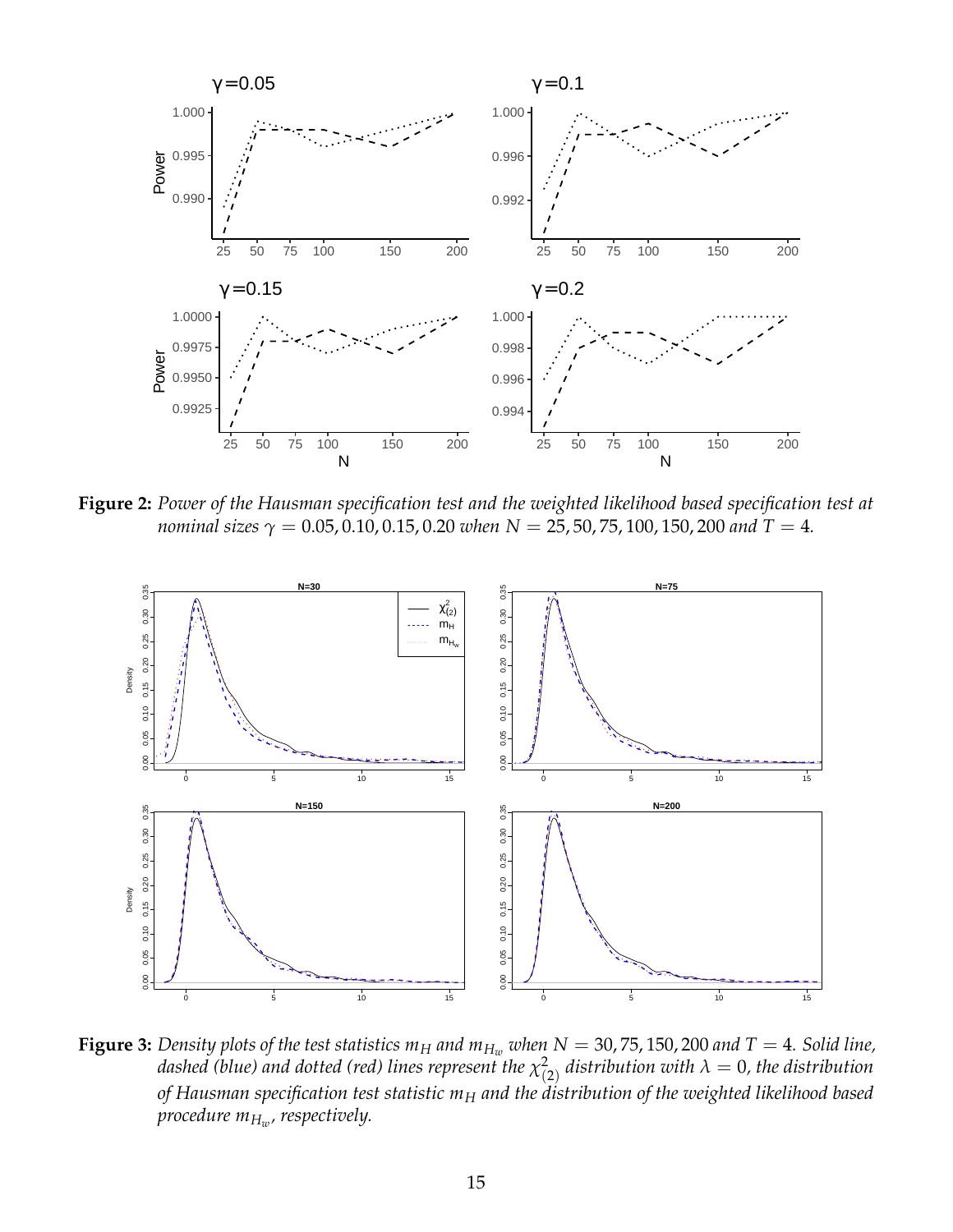<span id="page-15-0"></span>

**Figure 4:** *Empirical sizes of the Hausman specification test and the weighted likelihood based specification test at nominal sizes*  $\gamma = 0.01, 0.02, 0.05, 0.10, 0.15, 0.20, 0.25$  *when*  $N = 100$  *and*  $T = 3$ *. First and second rows show the results in presence of random vertical outliers and concentrated vertical outliers, respectively. First and second columns indicate the results for the level of 5% contamination and 10% contamination, respectively. Solid line, dashed and dotted lines represent the nominal size γ, test sizes obtained using Hausman specification test and the weighted likelihood based procedure, respectively.*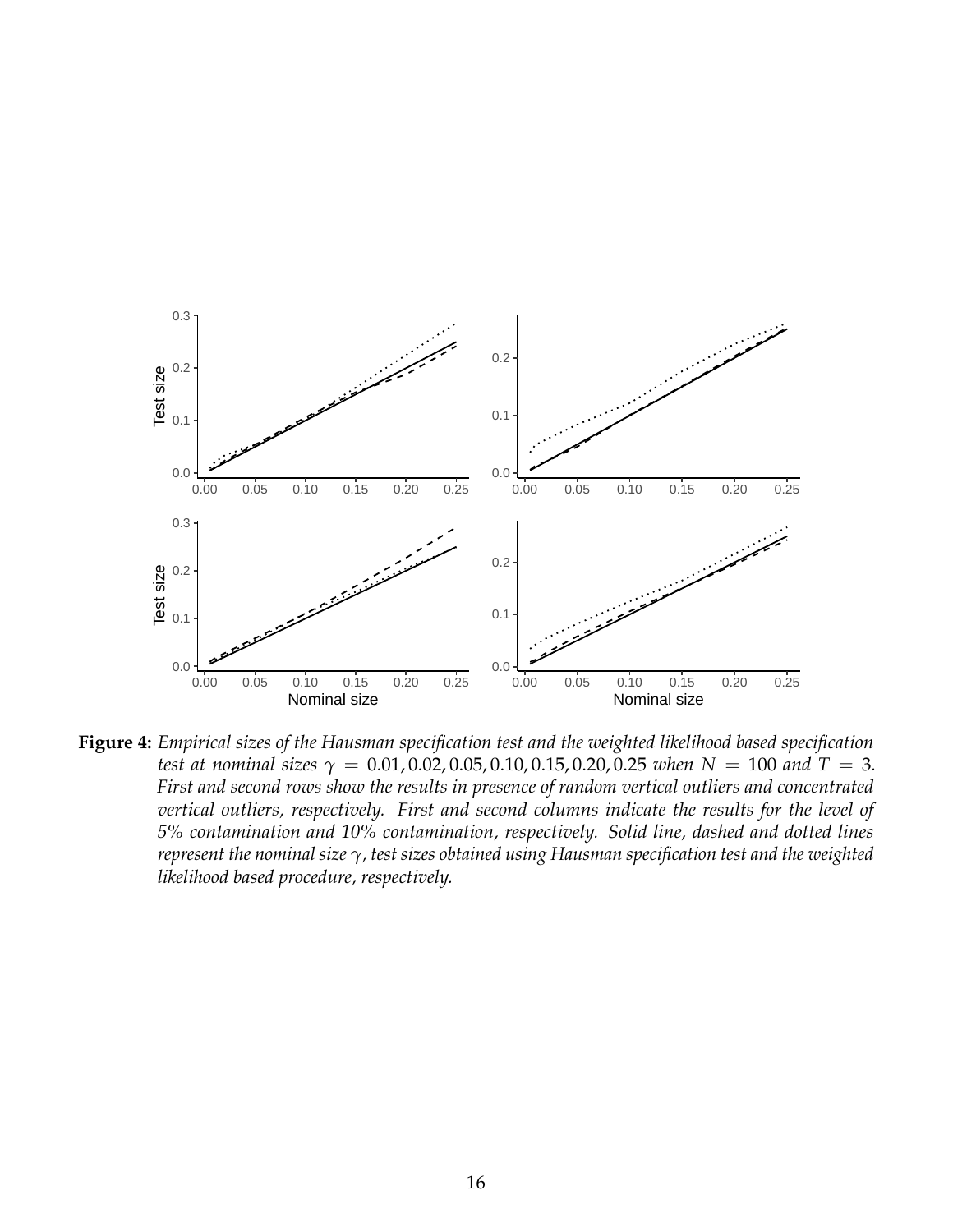<span id="page-16-0"></span>

**Figure 5:** *Power of the Hausman specification test and the weighted likelihood based specification test at nominal sizes γ* = 0.01, 0.02, 0.05, 0.10, 0.15, 0.20, 0.25 *when N* = 100 *and T* = 3*. First and second rows show the results in presence of random vertical outliers and concentrated vertical outliers, respectively. First and second columns indicate the results for the level of 5% contamination and 10% contamination, respectively. Dashed and dotted lines represent the power performances of Hausman specification test and the weighted likelihood based procedure, respectively.*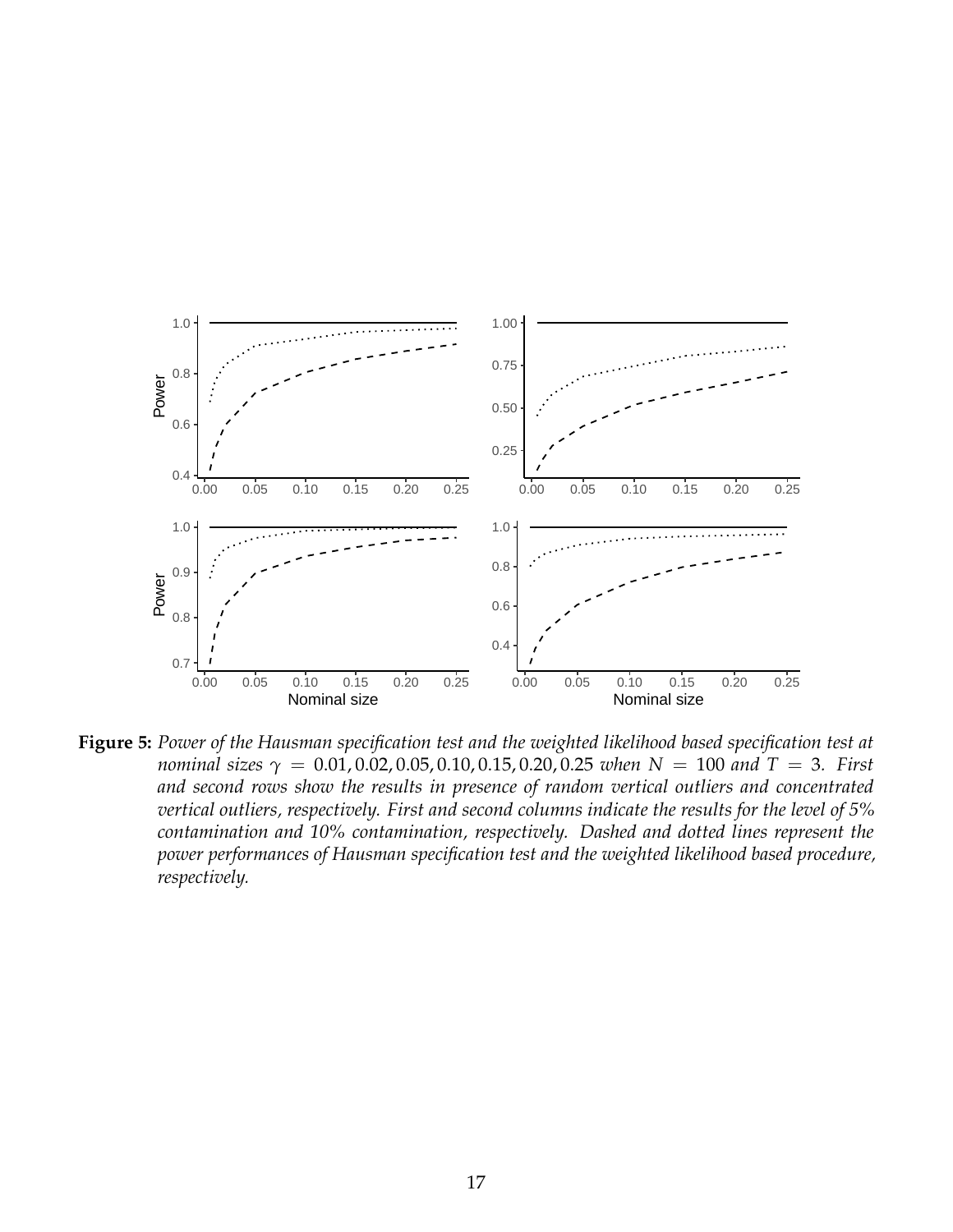<span id="page-17-1"></span>**Table 1:** *Observed test statistics of the Hausman test (mH) and its weighted version (mH<sup>w</sup> ), calculated RSS and R* <sup>2</sup> *values under fixed and random effects specifications (upper rows) and estimated p values (lower rows) for economic growth data of 30 OECD countries over the period 2010-2019*

| $m_H$ | $m_{H_{\tau\nu}}$                                                   | $RSS_{fe}$ $RSS_{re}$ $R_{fe}^2$ | $R_{r\rho}^2$ |
|-------|---------------------------------------------------------------------|----------------------------------|---------------|
|       | 6.6635 10.0374 0.6269 1.1962 0.8416 0.7208<br>$(0.0834)$ $(0.0182)$ |                                  |               |

is constructed based on the conventional neoclassical one-sector aggregate production function (cf. [Kasperowicz](#page-20-18) [\(2014\)](#page-20-18))

$$
\ln GDP_{it} = \alpha_i + \beta_1 \ln GFC_{it} + \beta_2 \ln EC_{it} + \beta_3 \ln EMP_{it} + \varepsilon_{it} \quad i = 1, 2, ..., 31; t = 1, 2..., 10
$$

where *GDP* denote the gross domestic product per capita as a response variable, *GFC*, *EC* and *EMP*, respectively, represent the gross fixed capital (also called investment), total energy consumption and total employment rate as explanatory variables. [Kasperowicz](#page-20-18) [\(2014\)](#page-20-18) demonstrates the positive relation between economic growth and energy consumption based on the data collected for 12 European countries over 13 years and the details on this model can be found in [Kasperowicz](#page-20-18) [\(2014\)](#page-20-18). Figure [6](#page-18-0) presents the scatter plots of the log-transformed versions of the *GDP*, *GFC*, *EC* and *EMP* variables. It is evident from the scatterplots that all the log-tranformed variables include outliers and those outliers seems to have a clustered structure particularly in *GDP*, *EC* and *EMP*.

The Hausman test and weighted likelihood based specification procedure are applied to the data and the estimated test statistics of both testing procedures are reported in Table [1.](#page-17-1) In this table, the result of Hausman specification test (with *p value* = 0.0834) indicates that the orthogonality hypothesis of the individual-specific effects and the explanatory variables is not rejected at the 0.05 significance level and the random-effects specification is adequate. On the other hand, the calculated *p value* < 0.05 of the proposed weighted likelihood based specification test suggests that the fixed-effects specification is appropriate. Next, we calculate the residual sum of squares (*RSS*) and the coefficient of determination  $R^2$  under fixed effects and random effects specifications to choose appropriate approach between fixed effects and random effects specifications. As shown in Table [1,](#page-17-1) the calculated *RSS* value under fixed effects model  $RSS_{fe}$  is considerably less than that of random effects model and  $RSS_{re}$  is almost twice as much  $RSS_{fe}$ . Also, higher  $R^2$  value is obtained when the fixed effects specification is chosen. All the results indicate that the fixed effects are present in the panel regression model, and the weighted likelihood based specification test produce more reliable and stable results than those of standard Hausman test in the presence of outliers.

### <span id="page-17-0"></span>**7 Conclusions**

The presence of individual and clustered outliers in panel data may affect the stability and power properties of the testing procedures used in model specification. The literature considering the robustness of testing procedures is available in the context of time series and regression models. However, the amount of works on the robustness of specification testing in panel data models is quite limited. Thus, in this paper, an asymptotically valid, robust specification test procedure has been proposed in linear panel data models. The proposed specification test uses the difference between conventional random effects estimator and the weighted likelihood based fixed effects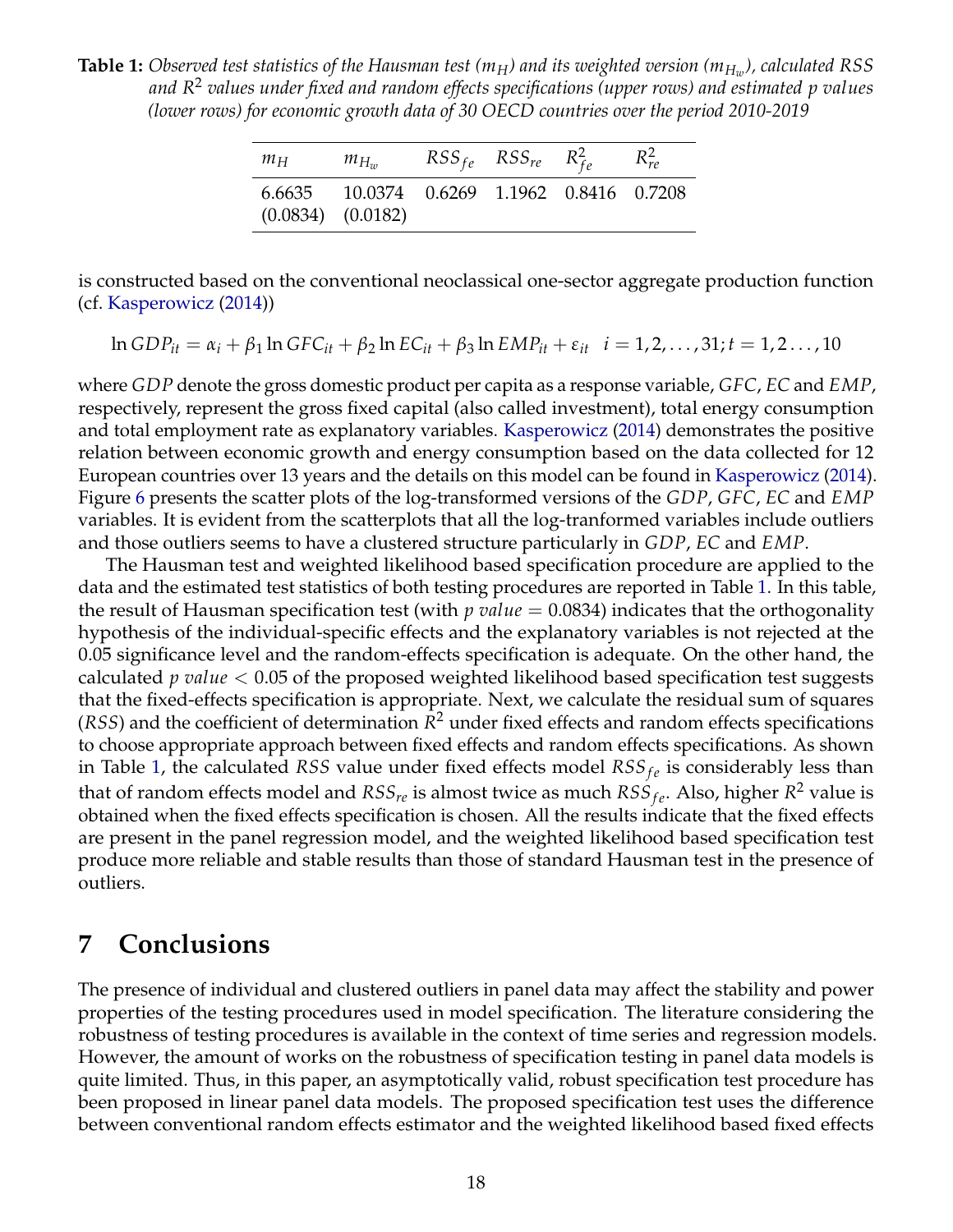<span id="page-18-0"></span>

**Figure 6:** *Scatter plots of the log-transformed gross domestic product* ln (*GDP*)*, gross fixed capital* ln (*GFC*)*, total energy consumption* ln (*EC*) *and total employment* ln (*EMP*) *for 30 OECD countries.*

estimator proposed by [Beyaztas and Bandyopadhyay](#page-19-0) [\(2020\)](#page-19-0) in construction of the test statistic. The stability of the level of the proposed test and its power properties are examined via extensive simulation studies and an economic growth data, and the results obtained from the proposed testing procedure are compared with the results of Hausman's specification test. Also, the asymptotic properties of the proposed procedure are investigated based on the properties of the weighted likelihood based estimators. Our records demonstrate that the proposed test has asymptotically same distribution as that of Hausman's test under the null hypothesis and performs well when the outliers are not presented in the data. However, the proposed specification test exhibits improved performances over the conventional specification test in terms of power of the tests when the data include random and clustered outliers. The prominent result produced by the proposed testing procedure is that it is powerful in detecting the potential correlation between the individual effects and regressors in the presence of contaminated data.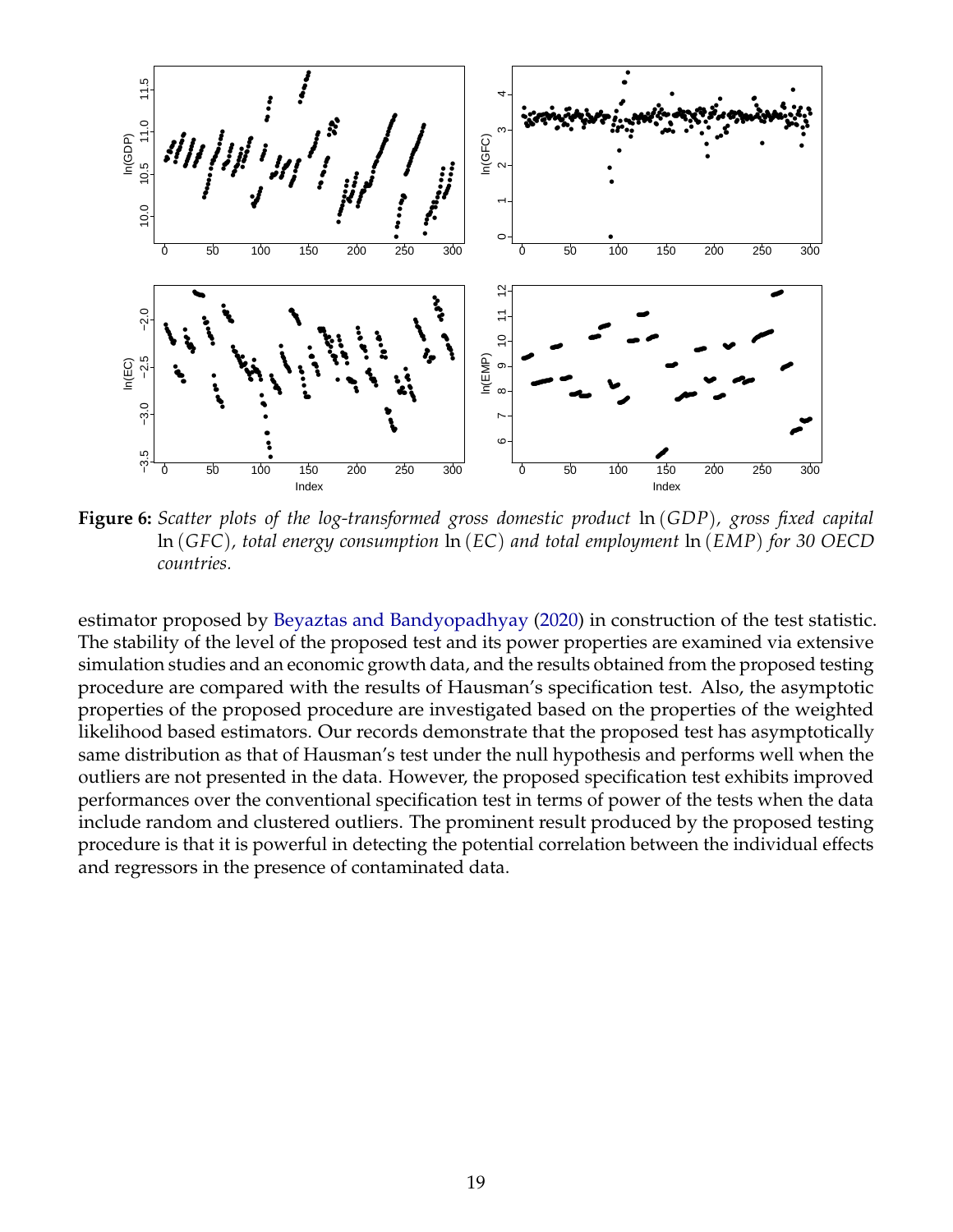# **References**

<span id="page-19-15"></span>Agostinelli, C. (2002), 'Robust stepwise regression', *Journal of Applied Statistics* **29**(6), 825–840.

- <span id="page-19-14"></span>Agostinelli, C. and Markatou, M. (1998), 'A one-step robust estimator for regression based on the weighted likelihood reweighting scheme', *Statistics & Probability Letters* **37**(4), 341–350.
- <span id="page-19-11"></span>Agostinelli, C. and Markatou, M. (2001), 'Test of hypotheses based on the weighted likelihood methodology', *Statistica Sinica* **11**(2), 499–514.
- <span id="page-19-8"></span>Ahn, S. C. and Low, S. (1996), 'A reformulation of the hausman test for regression models with pooled cross-section-time-series data', *Journal of Econometrics* **71**(1-2), 309–319.
- <span id="page-19-17"></span>Ait-Sahalia, Y. and Xiu, D. (2019), 'A hausman test for the presence of market microstructure noise in high frequency data', *Journal of Econometrics* **211**(1), 176–205.
- <span id="page-19-16"></span>Amini, S., Delgado, M. S., Henderson, D. J. and Parmeter, C. F. (2012), Fixed vs random: The hausman test four decades later, *in* B. H. Baltagi, H. R. Carter, W. K. Newey and H. L. White, eds, 'Advances in Econometrics', Vol. 29, Emerald Group Publishing Limited, Bingley, pp. 497–513.
- <span id="page-19-6"></span>Arellano, M. (1993), 'On the testing of correlated effects with panel data', *Journal of Econometrics* **59**(1-2), 87–97.
- <span id="page-19-3"></span>Baltagi, B. H. (2005), *Econometric Analysis of Panel Data*, John Wiley and Sons, Chichester.
- <span id="page-19-0"></span>Beyaztas, B. H. and Bandyopadhyay, S. (2020), 'Robust estimation for linear panel data models', *Statistics in Medicine* **39**(29), 4421–4438.
- <span id="page-19-10"></span>Bole, V. and Rebec, P. (2013), 'Bootstrapping the hausman test in panel data models', *Communications in Statistics-Simulation and Computation* **42**(3), 650–670.
- <span id="page-19-18"></span>Bramati, M. C. and Croux, C. P. (2007), 'Robust estimators for the fixed effects panel data model', *Econometric Journal* **10**(3), 521–540.
- <span id="page-19-1"></span>Bălă, R. M. and Prada, E. M. (2018), 'Migration and private consumption in europe: a panel data analysis', *Procedia Economics and Finance* **10**, 141–149.
- <span id="page-19-2"></span>Cameron, A. C. and Trivedi, P. K. (2009), *Microeconometrics Using Stata*, Stata Press, Texas.
- <span id="page-19-9"></span>Chen, J., Yue, R. and Wu, J. (2018), 'Hausman-type tests for individual and time effects in the panel regression model with incomplete data', *Journal of the Korean Statistical Society* **47**(3), 347–363.
- <span id="page-19-13"></span>Croissant, Y. and Millo, G. (2008), 'Panel data econometrics in r: The plm package', *Journal of Statistical Software* **27**(2), 1–43.
- <span id="page-19-7"></span>Frondel, M. and Vance, C. (2010), 'Fixed, random, or something in between? a variant of hausman's specification test for panel data estimators', *Economics Letters* **107**(3), 327–329.
- <span id="page-19-12"></span>Greene, W. H. (2003), *Econometric Analysis*, Prentice Hall, New Jersey.

<span id="page-19-5"></span>Hausman, J. A. (1978), 'Specification tests in econometrics', *Econometrica* **46**(6), 1251–1271.

<span id="page-19-4"></span>Hausman, J. A. and Taylor, W. E. (1981), 'Panel data and unobservable individual effects', *Econometrica* **49**(6), 1377–1398.